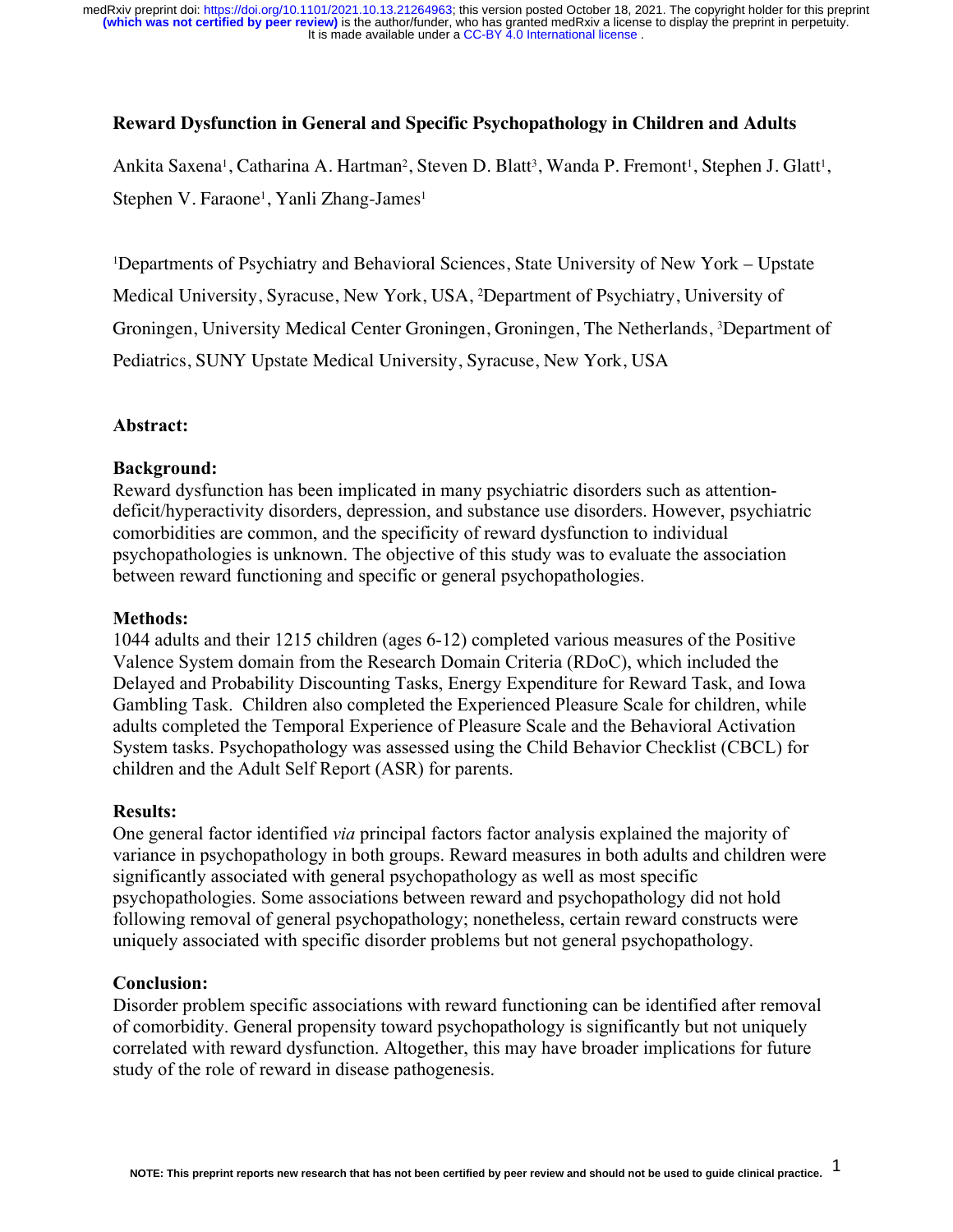### **Contact Information for Corresponding Author:**

Yanli Zhang-James, PhD

Phone: (315) 464-3113

Fax: (315) 849-1839

E-mail: ZhangY@upstate.edu

**Figures: 2 Tables: 2 Abstract: 250 words Main Text: 4498 words**

### **Key Words**:

- 1. Psychopathology
- 2. P-factor
- 3. Neuropsychiatric disorders
- 4. Disorder comorbidity
- 5. Reward Motivation
- 6. Reward Valuation
- 7. Reward Responsiveness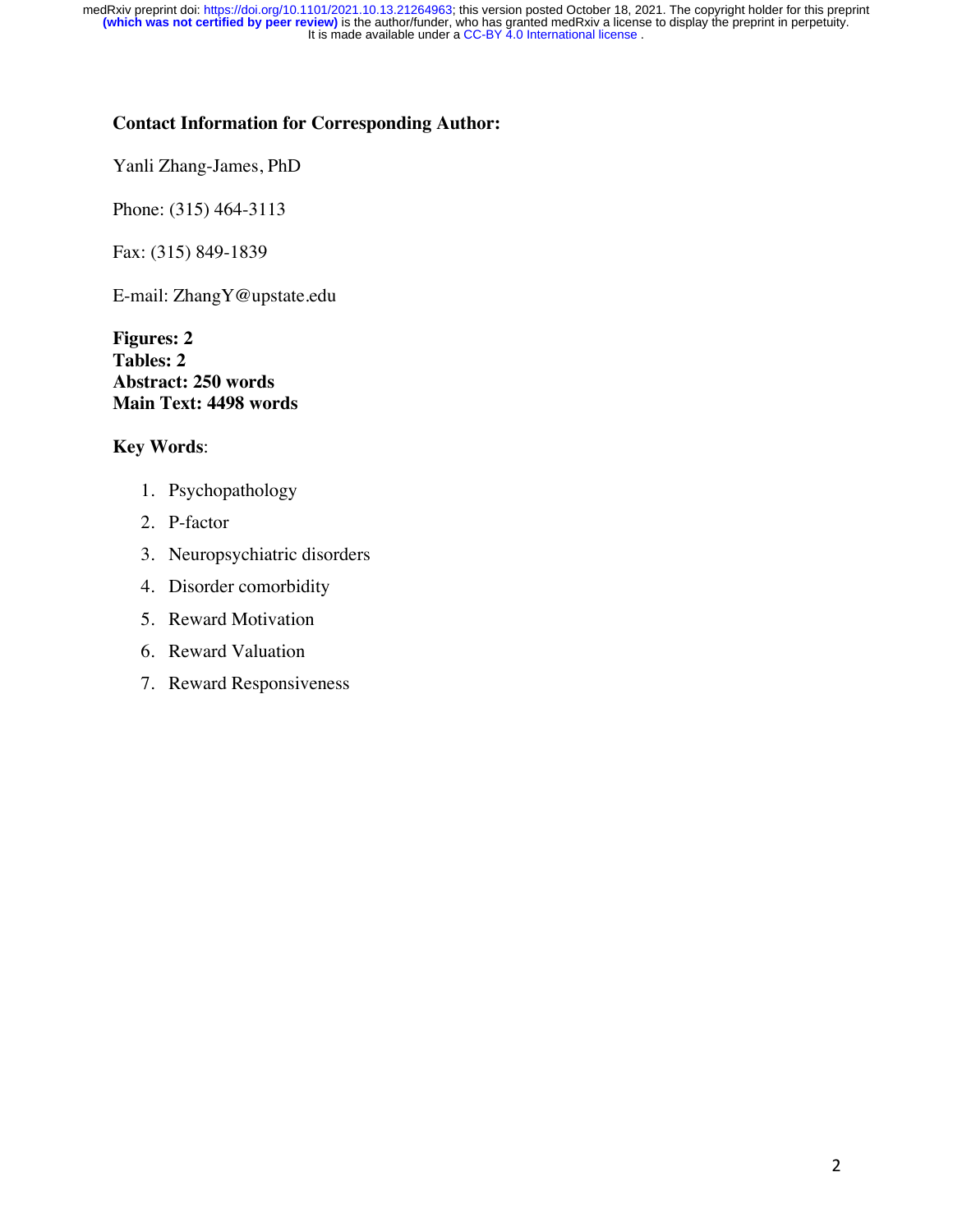### **Financial Disclosure:**

Within the last year, Dr. Faraone received income, potential income, travel expenses, continuing education support, and/or research support from Akili, Arbor, Genomind, Ironshore, KemPharm/Corium, Ondosis, Otsuka, Rhodes, Shire/Takeda, Supernus, and Tris. With his institution, he holds US patent US20130217707 A1 for the use of sodium-hydrogen exchange inhibitors in ADHD treatment. Previously, he received support from: Alcobra, Aveksham, CogCubed, Eli Lilly, Enzymotec, Impact, Janssen, Lundbeck/Takeda, McNeil, NeuroLife Sciences, Neurovance, Novartis, Pfizer, Sunovion, and Vallon. He also receives royalties from books published by Guilford Press: *Straight Talk about Your Child's Mental Health*; Oxford University Press: *Schizophrenia: The Facts*; and Elsevier: *ADHD: Non-Pharmacologic interventions.* In addition, he is the program director of www.adhdinadults.com.

Authors: Ankita Saxena, Catharina A. Hartman, Steven D. Blatt, Wanda P. Fremont, Stephen J. Glatt, and Yanli Zhang-James. Conflict of Interest or Financial Disclosures: None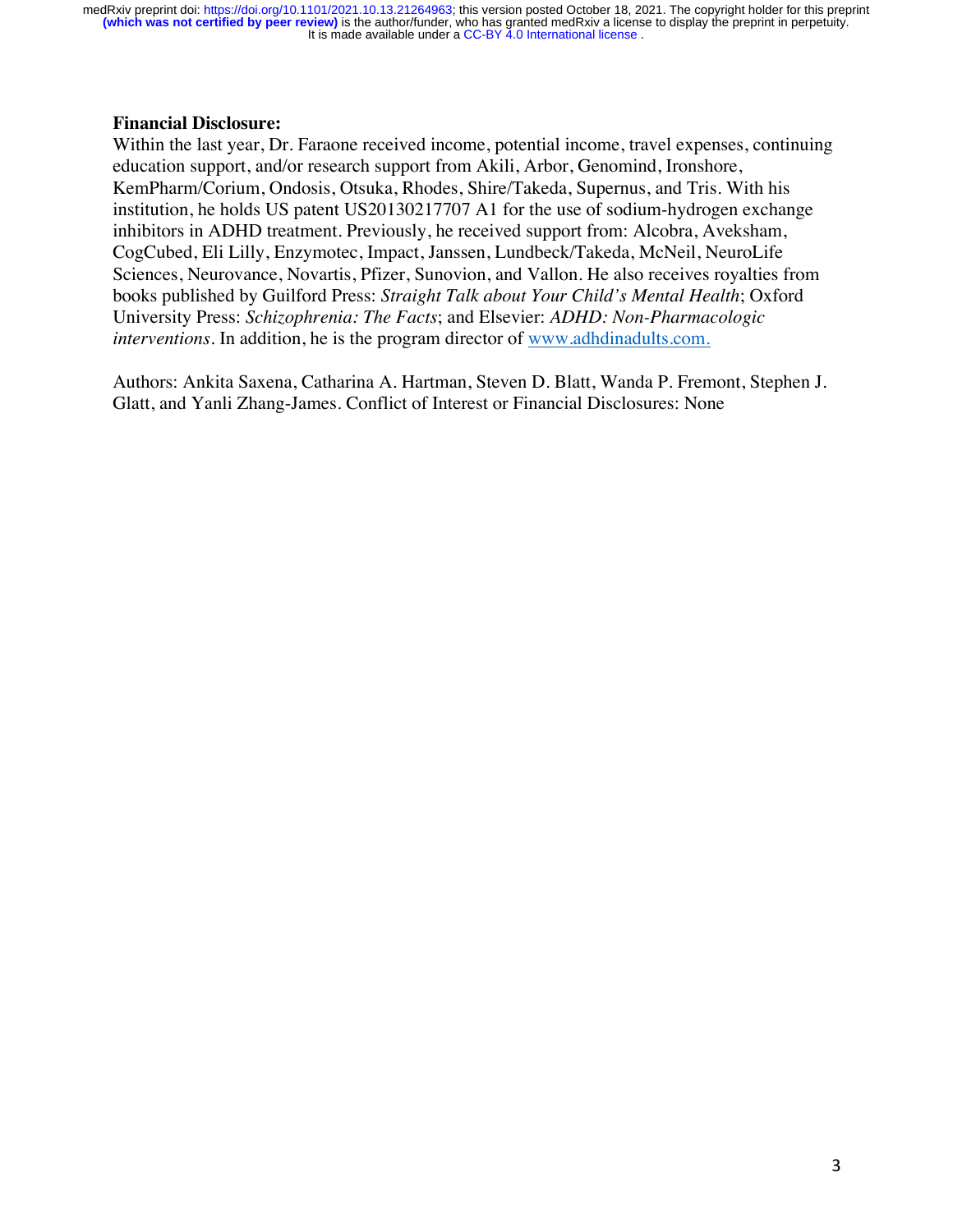### **INTRODUCTION**

Although psychiatric disorders are delineated as categories in the Diagnostic and Statistical Manual of Mental Disorders (DSM), comorbidity among disorders is common (Caron & Rutter, 1991). Consequently, these disorders have often been grouped into higher-order factors such as "internalizing" or "externalizing" disorders. However, despite this classification, significant covariation continues to exist between these dimensions, with both clinical and genetic studies implicating a single factor, the *P-factor*, that reflects an individual's propensity toward developing any psychopathology (Caspi et al., 2014; Lahey, Zald, Hakes, Krueger, & Rathouz, 2014; Selzam, Coleman, Caspi, Moffitt, & Plomin, 2018; Smoller et al., 2019; Waldman, Poore, van Hulle, Rathouz, & Lahey, 2016). Regarded as analogous to the *g* of general intelligence, the presence of the *P-factor* has motivated studies of nonspecific and specific risk factors of psychopathology (Jensen, 1993; Spearman, 1904).

Altered reward functioning has been previously linked with different individual psychiatric disorders. Abnormal delayed discounting has been identified in patients with attentiondeficit/hyperactivity disorder (ADHD), addictive disorders, major depressive disorder (MDD), and other conditions (Amlung et al., 2019; Amlung, Vedelago, Acker, Balodis, & MacKillop, 2017; de Castro Paiva, de Souza Costa, Malloy-Diniz, Marques de Miranda, & Jardim de Paula, 2019). Substance abuse disorders (SUDs) and MDD have been associated with anhedonia and increased risky decision-making, as measured by the Iowa Gambling Task (IGT) (de Siqueira et al., 2018; Kovács, Richman, Janka, Maraz, & Andó, 2017; Rizvi, Lambert, & Kennedy, 2018). Additionally, increased impulsive decision-making is found in children with ADHD, though results have been mixed for adults with ADHD (Groen, Gaastra, Lewis-Evans, & Tucha, 2013). In addition to a heightened incidence of anhedonia, risky behavior, and reduced effort-based decision making, fMRI studies have shown aberrant reward processing in MDD patients (Murray, Waller, & Hyde, 2018). Finally, altered neural reactivity to reward has been observed in individuals exhibiting antisocial behavior (Plichta & Scheres, 2014).

The relationship between reward and general psychopathology is not well studied. Understanding the degree to which abnormal reward valuation or responsiveness are independently associated with *P-factor* and specific psychopathologies will enhance our understanding of the link between reward dysfunction and psychiatric illness. We hypothesized that both the *P-factor* and specific disorder problem severity would be independently associated with reward functioning but did not have a directional hypothesis about their relative contributions to this association. In our analysis, we extracted *P* via factor analysis and derived psychopathology specific scores; we then tested the association between reward measures and these measures of general and specific psychopathology.

### **METHODS**

### Study Cohort:

Child probands in the age range of 6-12 years were recruited such that approximately half would have high and half low psychopathology scores. For this, participants were recruited from specific settings. To capture participants with higher psychopathology scores, children receiving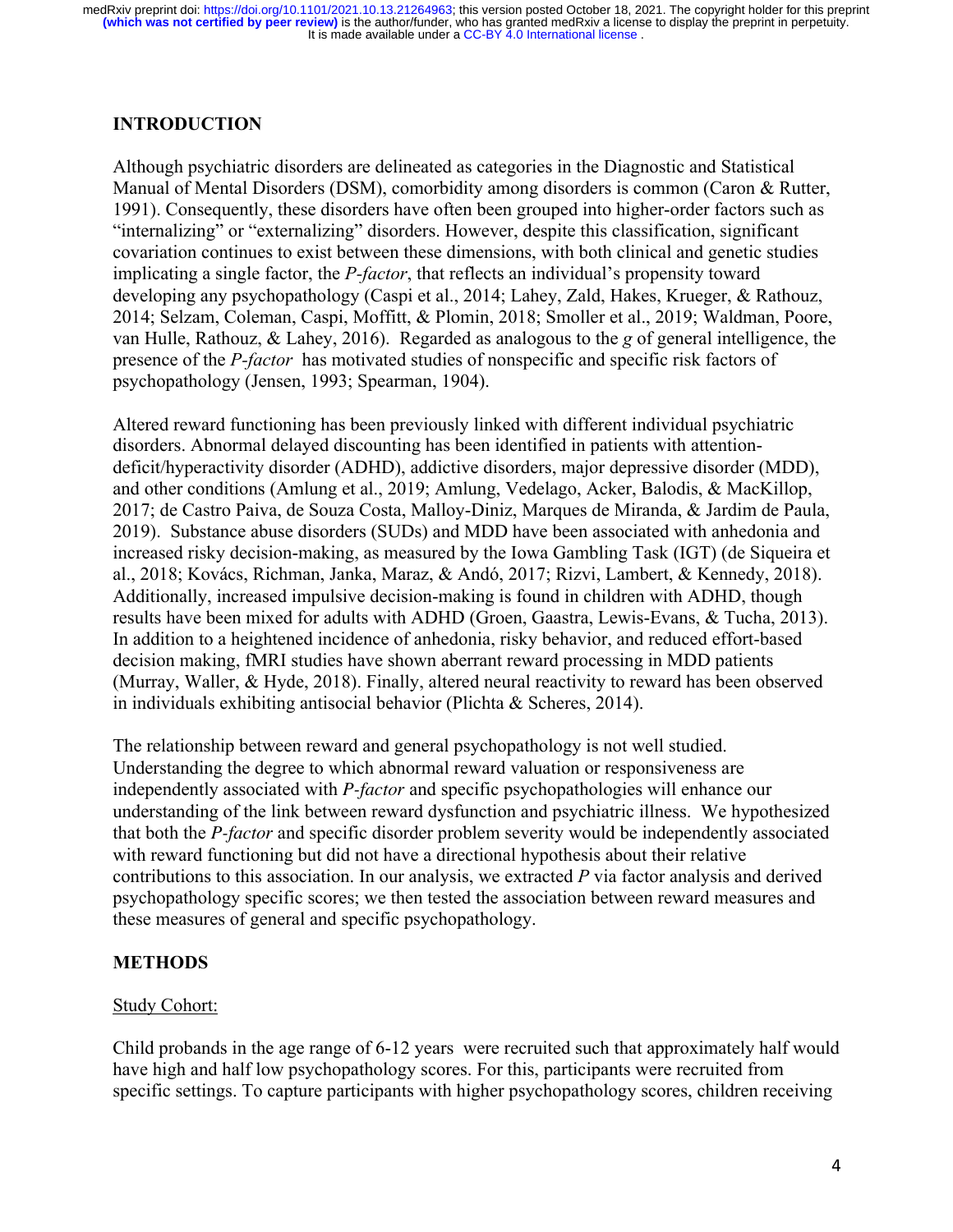clinical services *via* the Child and Adolescent Psychiatry Clinic at SUNY Upstate Medical University, or through community private practice clinicians, were invited to participate. Children with lower psychopathology scores were recruited from community events throughout the greater Syracuse area. After rapport was developed with the proband and their family, they were presented with the opportunity to participate in the study. Adults and children who had sensorimotor disabilities, diagnosed neurological disease, a history of head trauma with a documented loss of consciousness exceeding 10 minutes, an uncontrolled medical condition, a history of psychotropic medication utilization, or lack of comprehension of the English language, were excluded from the study. In addition, adopted children as well as adults who could not independently complete the tasks of the study, and pregnant women or those who gave birth up to 6 months prior to the study visit, were not retained as participants. Potential participants who had an estimated intelligence quotient (IQ) below 80, as computed *via* the vocabulary and abstraction subtests of the Shipley-2, were excluded from the study (Shipley, 1940) . Parents older than 59 were excluded to minimize effects of possible cognitive decline. Parents provided informed consent and children assented to the study.

### *Measures:*

The study visit lasted for approximately three hours, with participants completing several tasks and behavioral assessments.

*Adult Self Report (ASR)***:** Psychopathology in adult participants was assessed *via* the ASR, a selfreported, 126-item questionnaire, employed for ages 18-59 (Achenbach & Rescorla, 2003). It is a broadly utilized instrument that evaluates psychopathology, substance use, and adaptive functioning (Achenbach & Rescorla, 2003). T-scores for symptoms of six DSM disorders (depressive disorders, anxiety disorders, somatic problems, ADHD, avoidant personality, and antisocial personality) were computed *via* the ASR (Achenbach, Bernstein, & Dumenci, 2005). It also provides subscales for symptoms of substance abuse (tobacco, alcohol, recreational drugs), as well as a composite total for substance abuse (Achenbach & Rescorla, 2003). In addition, Tscore scales are available to describe symptoms of obsessive-compulsive problems (OCP), sluggish cognitive tempo (SCT), as well as stress problems and total problems and measures of internalizing and externalizing behavior (Achenbach & Rescorla, 2003). In this study, T-scores from individual substance abuse subscales, all DSM scales, and OCP and SCT were approximated as measures of problems linked to specific psychopathologies (Achenbach & Rescorla, 2003).

*Child Behavior Checklist (CBCL)***:** Psychopathology in children participating in the study was assessed *via* the CBCL, a 113-item, parent-reported questionnaire (Achenbach & Edelbrock, 1991; Ivanova et al., 2007) It assesses behavioral and emotional problems in children from ages 6 to 18 (Ivanova et al., 2007). Six DSM scales are also available for the CBCL (affective problems, anxiety problems, somatic problems, ADHD, oppositional defiant problems and conduct problems), as are scales for SCT and obsessive compulsive problems (OCP) (Nakamura, Ebesutani, Bernstein, & Chorpita, 2009). T-scores from these scales were employed in the study.

*Experienced Pleasure Scale for Children* (*EPSC*): was utilized to measure initial responsiveness to reward in children. It was derived from Kazdin's original 39-item, self-report inventory, the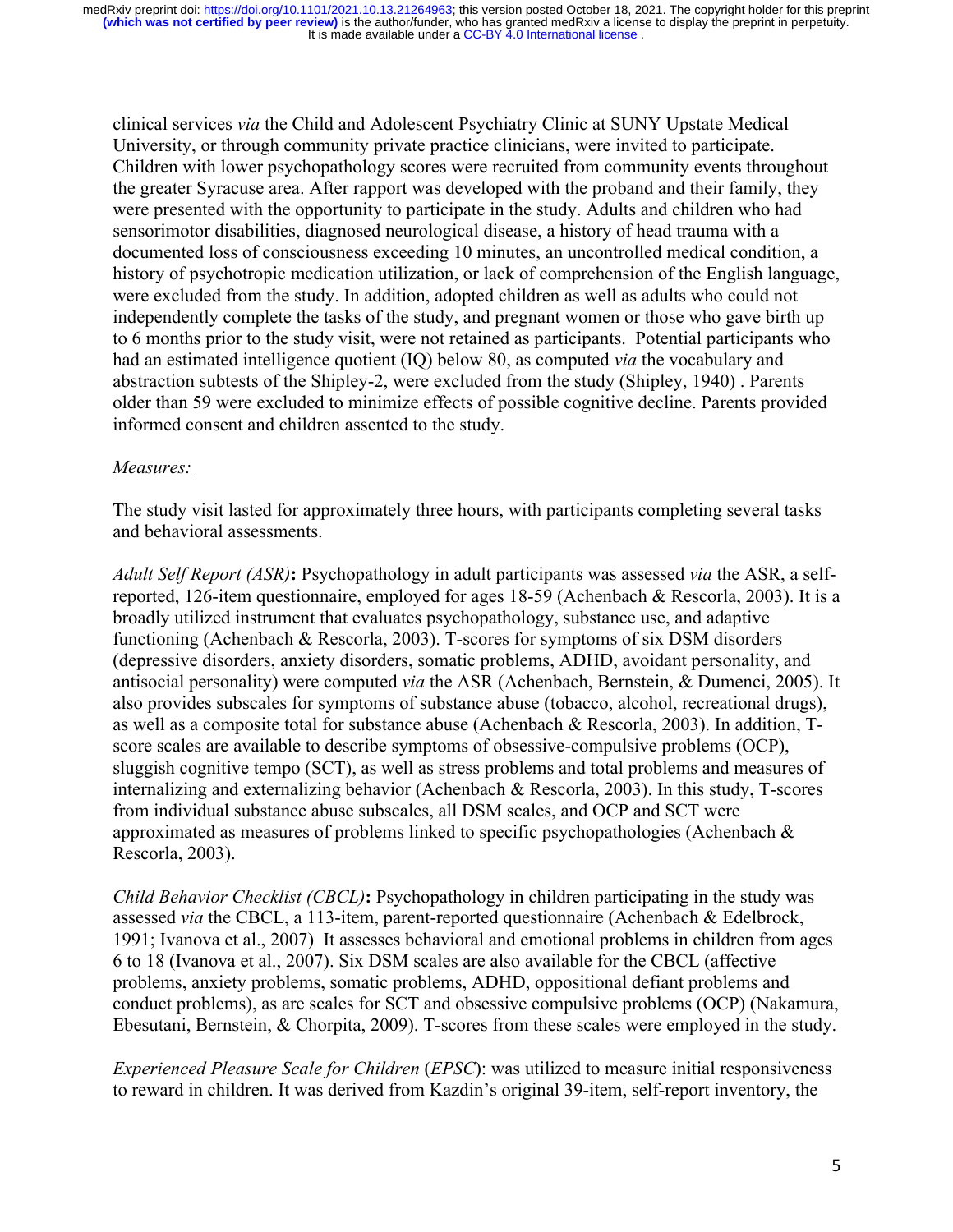Pleasure Scale for Children (PSC), that evaluates anhedonia in children of school age (Kazdin, 1989). Items are reflective of three categories of anhedonia: physical anhedonia or physical pleasures, social anhedonia or pleasures associated with interaction with others, and other reward related activities such as interests and achievements. For each item, children rank their enjoyment of an activity as either making them, "very happy" (3), "happy," (2), or "wouldn't matter," (1). Children who score highly on anhedonia *via* the PSC show reduced reward seeking activity and reduced affect in response to rewarding events (Kazdin, 1989). For the EPSC, participants were first asked to answer either Yes/No as to whether they had personally experienced each scenario, and then directed to rank their enjoyment of scenarios that they had undergone. A mean score was computed for each participant based on their ratings for the items that they endorsed experiencing.

*Temporal Experience of Pleasure (TEPS):* is an 18-item self-report measure used in adults to assess anticipatory and consummatory pleasure (Gard, Gard, Kring, & John, 2006). 10 items reflect anticipatory pleasure, e.g. pleasure felt in anticipation of a positive stimulus, and eight items consummatory pleasure, which is defined as pleasure felt, "in-the-moment," in response to a stimulus (Gard et al., 2006). Participants responded to each item on a six-point Likert scale, where 1= very false for me and 6 signified very true for me; item scores were then summed and utilized to generate a composite score. Only the consummatory subscale was obtained in this study as a measure of initial responsiveness to reward attainment. The subscale was sum-scored with scores ranging from 8 to 48; higher scores indicated greater consummatory pleasure and initial responsiveness to reward attainment.

*Iowa Gambling Task (IGT):* is a measure of risky decision-making (Cauffman et al., 2010; Garon, Moore, & Waschbusch, 2006). Participants are initially given \$2000 in play money and are directed to maximize profit through the course of 100 trials by selecting cards from decks A, B, C, or D. Individual cards can yield either a gain or a loss, but repeated selection from decks results in differential outcomes. Although cards from "disadvantageous" decks A and B can yield greater immediate returns, long-term selection results in greater losses, while cards from "advantageous" decks C and D offer smaller immediate gains but better long-term outcomes. At the same time, decks A and C offer frequent losses, whereas decks B and D offer infrequent ones. Consequently, the IGT evaluates the participant's ability to learn *via* trial and error to select advantageous decks *vs*. disadvantageous ones for a reward. Two summary measures from the task were included in our analysis as measures of reward responsiveness: individual IGT net earnings (IGT-NE) and total latency, evaluated by the amount of time it took to identify advantageous decks (IGTL) (Bull, Tippett, & Addis, 2015).

*Effort Expenditure for Rewards Task* (EEfRT)*:* is a measure of effort-based decision making (Treadway, Buckholtz, Schwartzman, Lambert, & Zald, 2009). In the task, participants complete multiple trials where they choose between the options of completing a "hard task" or an "easy task" to receive a monetary reward. In the easy-task, participants must press a keyboard button with the index finger of their dominant hand 30 times within 7 seconds for an assigned reward value of \$1.00. For the hard-task, individuals must complete 100 button presses with the little finger of their non-dominant hand within 21 seconds; the possible reward varied between \$1.24 and \$4.30. Rewards were not guaranteed upon trial completion; some trials were 'no-wins', while others were 'wins' that resulted in earnings. Exclusively in the adult version of the task,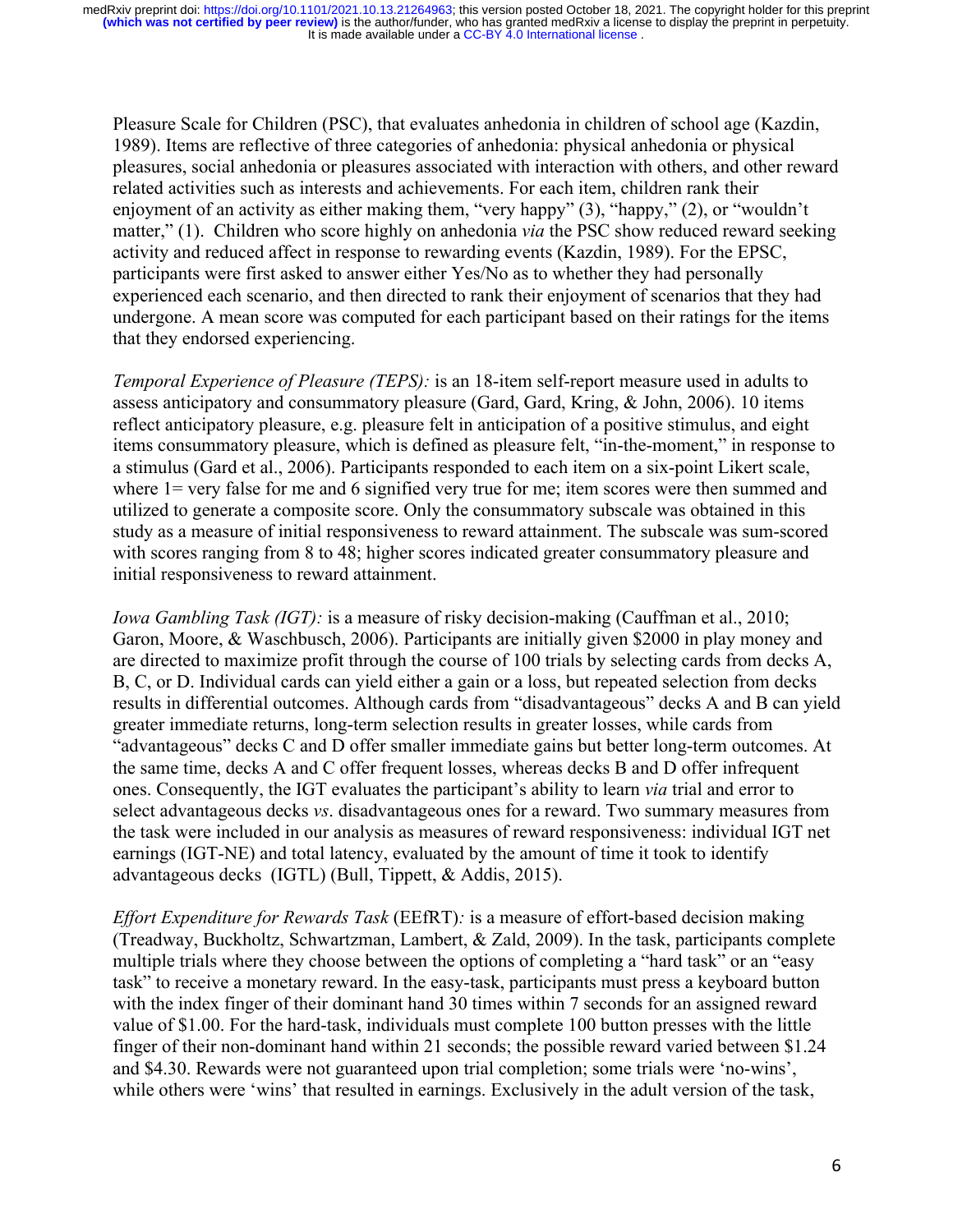subjects were given the probability of receiving a reward upon trial completion; probabilities were 'high' (88%), 'medium' (50%), or 'low' (12%). Probability levels were uniform for the trial, regardless of task difficulty, and equal proportions of each probability level were utilized through the experiment. Trials were presented in a randomized order to all subjects. Two analysis variables were derived from this measure: individual effort expenditure defined as the percentage of trials for which the participant selected the hard-task (Effort Expenditure for Rewards Choice total, EERCT), and the Effort Expenditure for Rewards Beta coefficient (EERCB), which indexes reward sensitivity (Nguyen et al., 2019). EERCB reflects the standardized beta-weight values from a logistic regression of reward value (independent variable) and hard task choice (dependent variable) (Nguyen et al., 2019).

*Delayed Discounting Task (DDT) and Probability Discounting Task (PDT):* are measures to assess reward valuation(Richards, Zhang, Mitchell, & de Wit, 1999; Scheres, Tontsch, Thoeny, & Kaczkurkin, 2010). For the DDT, in a series of trials, participants choose between receiving a large reward (\$10 for adults, \$1 for children) after delays of varying lengths (1 to 365 days for adults, 5-60 seconds for children), or receiving a smaller reward immediately (\$2 for adults, \$0.20 for children). For each delay, the immediate reward offered was modulated based on previous responses until the subject elected to receive the reward immediately rather than wait to achieve the maximum reward. The minimum reward amount for which subjects did not show a preference between immediate receipt as opposed to waiting for the specified delay for the maximum reward was deemed the indifference value. PDT trials were carried out in between DDT trials for nine-year old children and adults. For these, participants were given a choice between receipt of a large reward at varying levels of probability (25, 50, 75, and 90%) or a smaller, guaranteed amount (100% probability). As with the DDT, the guaranteed amount was increased or decreased in value based on previous responses until an indifference value was obtained.

*Behavioral Activation System (BAS):* is a 17-item self-inventory that assesses an adult's sensitivity to approach motivation (Carver & White, 1994). Approach motivation is assessed in three areas, with four items evaluating drive, four, fun-seeking, and five, reward-responsiveness. Each item is scored on a 4-point Likert scale, with responses including: (1) very true for me; (2) somewhat true for me; (3) somewhat false for me; and (4) very false for me. For this study, the analytic variables that were obtained included the individual sum-scores for the drive (BASD) and reward responsiveness (BASR) scales.

### *Statistical Analyses:*

Statistical analyses were conducted with Stata 15.1. We adjusted for age, sex, race, and ethnicity (*via* dummy variable coding) through ordinary least squares regression. To derive the *P-factor*, a bifactor confirmatory factor analysis, as used in previous studies, was attempted (Caspi et al., 2014). In addition, principal factors factor analysis (PFFA) was conducted using T-scores for the psychopathologies selected for each age group. To evaluate the role of item overlap between the DSM scales and SCT and OCP (4 items per age group), PFFA to identify the *P-factor* was also done exclusively with DSM scales. After the loading matrix was computed, factors with eigenvalues greater than 1 were identified, and then the matrix underwent an orthogonal varimax rotation. The factor with the highest eigenvalue, i.e., Factor 1, was designated the *P-factor*.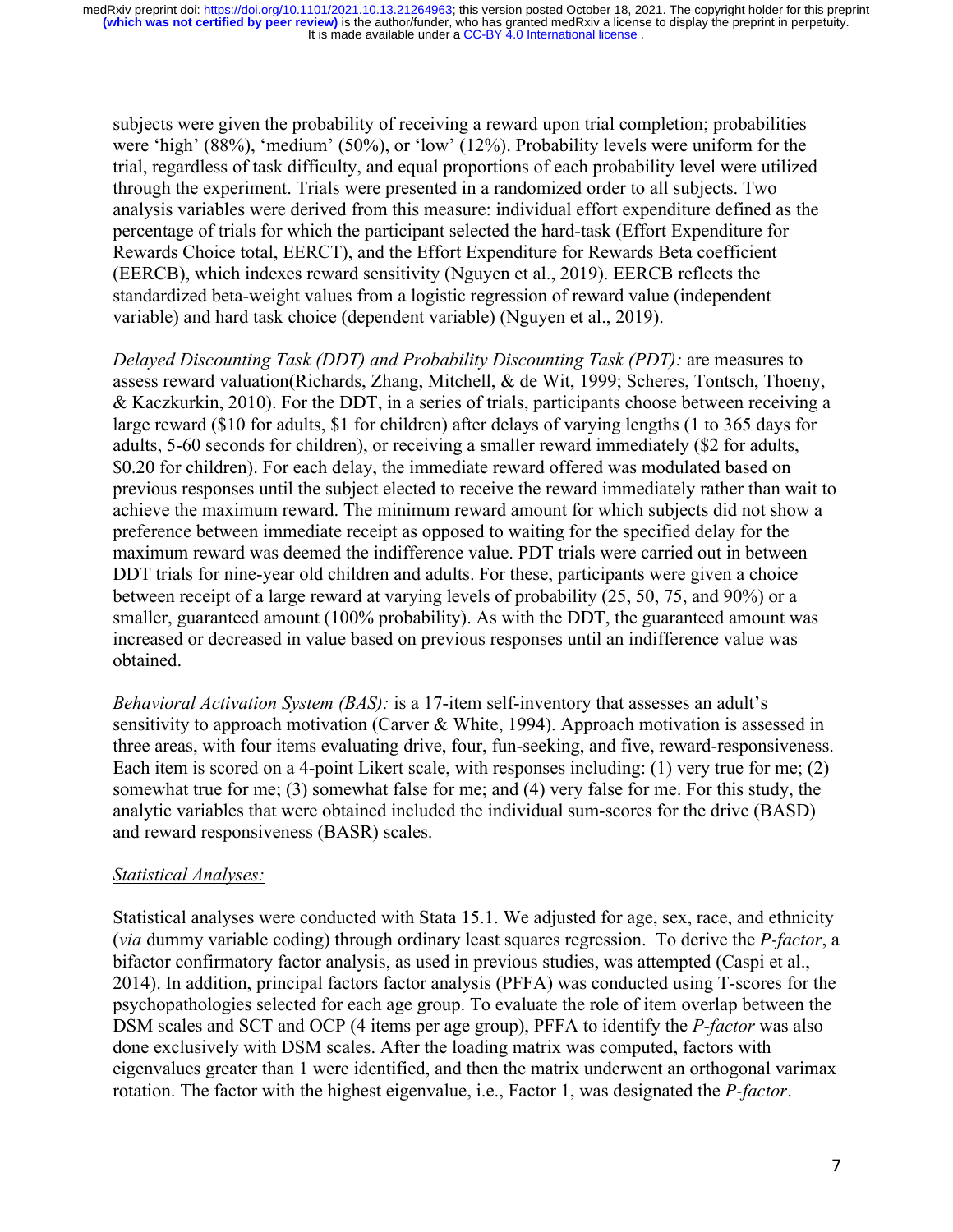Based on this, scores for Factor 1 were assigned to each individual as their *P-factor* values. In addition, the loadings for each individual disorder on Factor 1 were obtained; these values were considered representative of how much variance within each disorder could be explained by the general factor of psychopathology.

To obtain T-score values representative of disorder-specific pathology, T-scores for individual disorders were linearly regressed against *P-factor* scores. The residuals computed were regarded as disorder problem specific T-scores. To identify which subset of reward variables were best suited for predicting the *P-factor* and disorder problem specific T-scores, the Furnival-Wilson leaps-and-bounds algorithm using logarithmic likelihoods was applied through the Stata function 'GVSelect.' The variables in the models that yielded low Bayesian and Akaike information criterions were used in linear regression.

The relationships between the reward measures, the *P-factor*, and disorder-specific T-scores were evaluated by linear regression analysis. The *F*-test of the overall significance was used to assess whether the null hypothesis could be rejected and that the model with the proposed variables provided superior fit to a constant-only model. In order to account for the increased risk of type-I error due to multiple tests, the Benjamini-Hochberg method was used to adjust calculated *p*-values (Chen, Feng, & Yi, 2017). Nine tests were conducted for the child data and 12 for the adult data. To determine statistical significance, we used a 5% False Discovery Rate. Two-tailed test *p*-values were computed for each regression coefficient and similarly compared to the alpha.

To evaluate the univariate relationship between reward measures and disorders, Pearson's correlation coefficients were computed between reward measures and disorder problem severity. Correction for multiple testing was addressed as described for the regression analysis. 17 and 24 tests were conducted for child and adult data, respectively.

# **RESULTS**

# *Population:*

1215 children, with an average age of 9 years (S.D. = 2.2) and 1044 parents between the ages of 23 and 59 years (mean  $=$  37 years, S.D.  $=$  7.2) made up the study population. In comparison to the general population, our study sample was enriched for psychopathology by design, with 45% of parents and 41% of children reporting a psychiatric history, as defined by having experiences of previously seeking mental healthcare for emotional or behavioral issues.

The sample had nearly equal numbers of male and female juvenile participants (51% to 49%, respectively), albeit females were overrepresented in the parental population, (69% female, 31% male). 55% of children and 65% of parents identified as White, 25% of children and 24% of parents as Black, and 20% of children and 11% of adults as 'other' or multiple races. In addition, approximately 11% of children and 7% of parents identified as Hispanic. Altogether, the dataset consisted of 770 different families with average size of 2.93 individuals.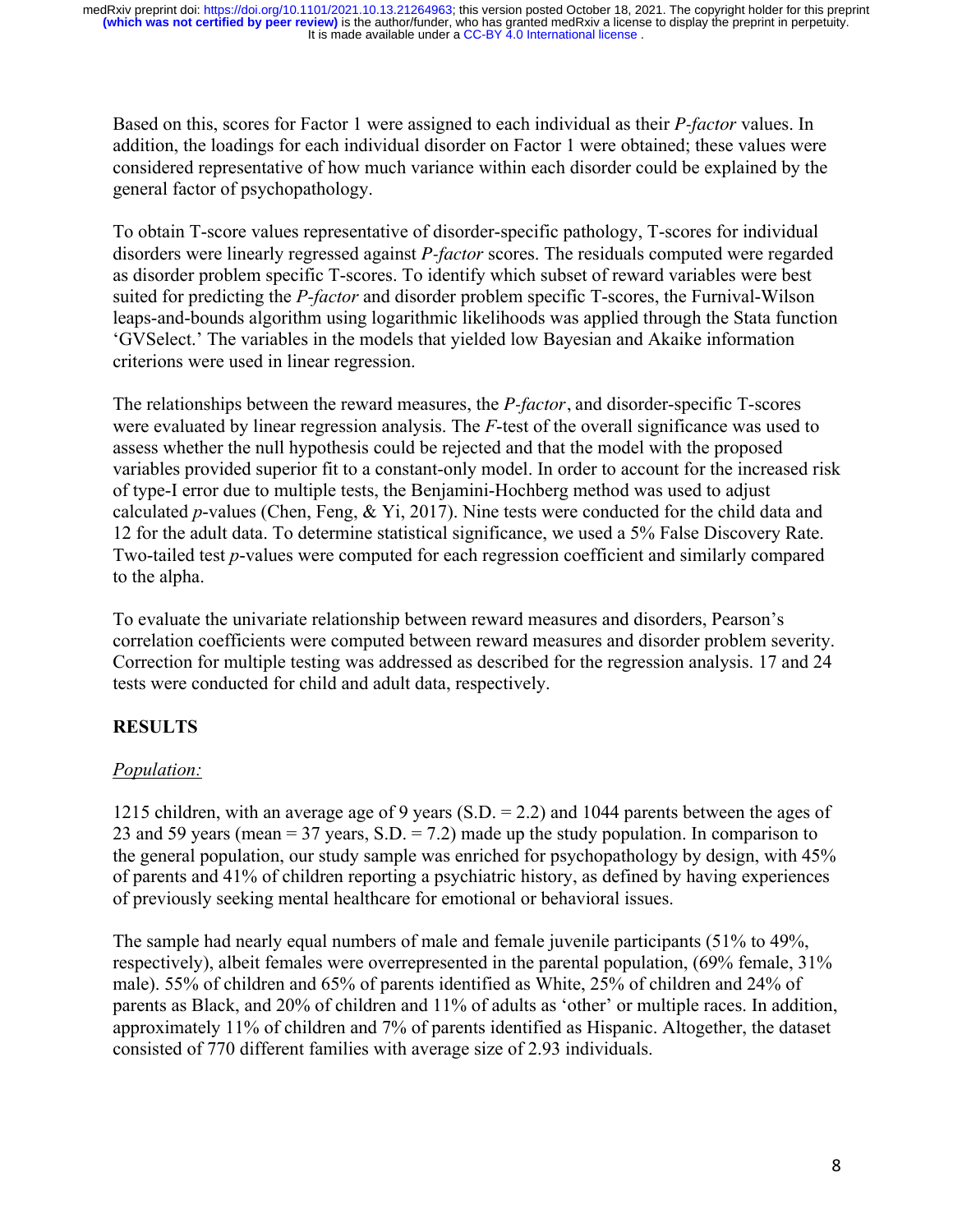# *Factor Analyses of Psychopathology:*

The Bifactor Confirmatory Factor Analysis failed to converge; thus, PFFA was alternatively used. PFFA for both child and adult disorders yielded only one factor, i.e*.*, the *P-factor*, with an eigenvalue greater than 1. In children*, P* explained 54% of variance, and in adults, over 95%. Overall, anxiety problems loaded the highest on the *P-factor* in children, with externalizing disorders such as oppositional defiant disorder and conduct disorder loading the lowest (Figure 1). In adults, all non-substance use-related psychopathologies loaded substantially on *P*, with substance pathologies showing very low loadings (Figure 2).

PFFA on datasets with OCP and SCT removed similarly yielded 1 general factor, with it accounting for ~67% of variance in children and ~99% in adults. In both age groups, loadings on Factor 1 were increased; however, the overall patterns were the same.

# *Reward Measures and Psychopathology in Children:*

Five of the seven measures of reward significantly correlated with the *P-factor* and disorderspecific psychopathology scores: EERCT, PDT, DDT, IGT-NE and EERCB (see Table 1). Table 1 shows that nearly all psychopathologies, except for OCP and Somatic problems, were significantly associated with reward measures; however, most disorder problems were linked to only a few reward measures. Table 1 shows the correlations between reward measures and psychopathology; empty table entries indicate that the correlation was not significant. One reward scale (DDT) was associated with both general psychopathology and specific psychopathologies, while the rest were uniquely associated with disorder problems (see Table 1).

# *Reward Measures and Psychopathology in Adults:*

In adults, scores from nine measures (TEPS, BASR, BASD, EERCT, EERCB, IGT-NE, IGTL, PDT and DDT) correlated significantly with general and specific psychopathologies; of the nine, one, EERCT, was significantly associated with the *P-factor* and disorder, while the remainder were unique to disorders (see Table 2). Apart from ADHD, all specific psychopathologies were significantly associated with one or more measure of reward. As with Table 1, table entries for reward measures correlating to specific psychopathologies show their Pearson's correlation coefficient values and *p*-values; empty entries mean no significant relationship was found. For disorders where no relationship was found, the best performing measure was included. These findings in adults differ from the pattern seen in children, where ADHD problem severity was reward-associated but SCT, OCP, and somatic problems were not.

# *Univariate Correlation Analysis:*

In both age groups, most reward measures found to be significantly associated with general and specific psychopathologies via regression also yielded statistically significant Pearson's correlation coefficients. In children, the exceptions were: IGT-NE (ODD, CD), while in adults they were IGT-NE(Anxiety), and DDT(SCT). Overall, correlation coefficients were low, with none exceeding 0.2.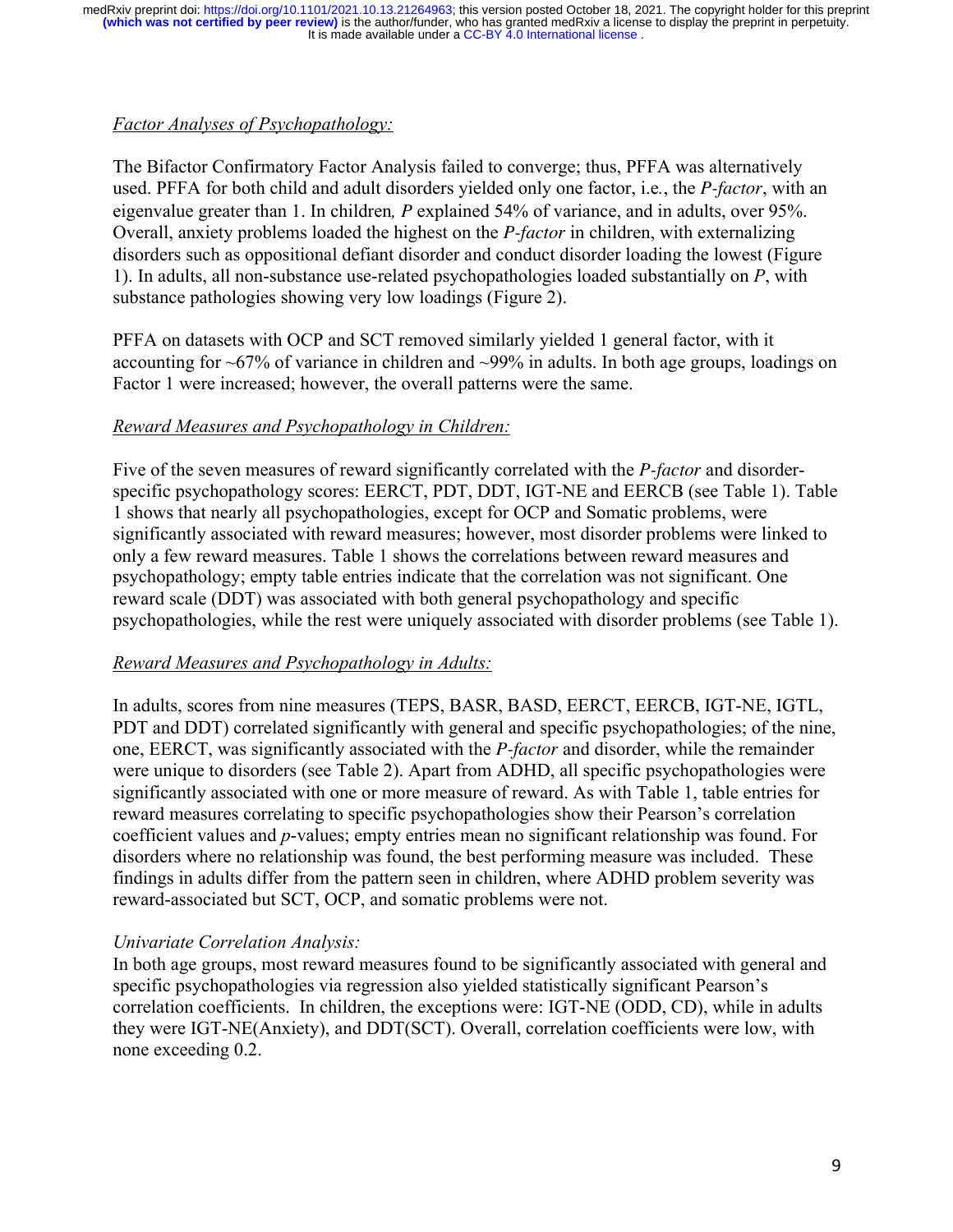### **DISCUSSION**

We identified a general factor of psychopathology, P, that describes an individual's overall propensity for psychopathology, by extracting the common factor between multiple disorders through PFFA. This enabled us to identify associations between measures of reward and general psychopathology, as well as specific psychopathologies.

For both children and adults, most variance in the psychopathologies assessed was explained by the *P-factor,* although the amount of variance explained by the *P-factor* in both groups differed greatly. The ~54% seen in children aligns with earlier findings but the 95% variance explained by the adult *P-factor* is substantially more than in previous reports (Allegrini et al., 2020; Caspi et al., 2014; Selzam et al., 2018). The large percentage of variance accounted for by the *P-factor* suggests that much of a presumed specific psychopathology score can be attributed to general psychopathology, rather than being regarded as reflective of disorder- specific problem severity. Simultaneously, this may have occurred because the CBCL and ASR were not designed with the intent to maximally differentiate among specific domains of psychopathology, allowing for the dominance of a general factor (Achenbach et al., 2005; Hartman, 2021; Hartman et al., 1999; Moore et al., 2020). Importantly, removal of the SCT and OCP resulted in the *P-factor*  explaining more variance than before in both age groups and increased loadings for all disorders. This suggests that item overlap did not falsely bolster *P*'s encapsulation of variance, and that scale inclusion slightly improved analysis dimensionality.

Previous work has also reported the existence of lower- order orthogonal factors, such as "internalizing" and "externalizing" disorder groupings; however, none could be identified here (Caspi et al., 2014; Lahey et al., 2014; Martel et al., 2017; Selzam et al., 2018; Waldman et al., 2016). These results may be due to the fact that previous studies incorporated different disorders from different instruments in their analyses. Additionally, earlier studies used multiple time points to derive *P*; repeated measurement of disorder-specific problem severity allows for better differentiation of specific factors due to reduction of state influences and noise. Also, study populations differed – it is conceivable that our sampling of children who were healthy and who had increased problems led to the strong dominance of a single factor, although the fact that the single factor was more dominant in the parent data speaks against this. Factor structure results may thus differ because of the aforementioned characteristics as well as the fact that bifactor CFAs inherently assume an additional structure with specific factors, while PFFA seeks to maximize explanation of variance. Nonetheless, the low dimensionality in our data may very well be the reason why the bifactor CFA did not converge in the first place. Importantly, and in line with all of this, individual disorder loadings on our *P-factor* did not diverge substantially from those found in single factor CFA models (Caspi et al., 2014). Interestingly, in children, "internalizing" problem severity, e.g. Depression, Anxiety, or OCP, had higher loadings on Factor 1 than externalizing disorder problem severity (ADHD, CD, or ODD). Thus, the PFFA derived factor, or *P-factor,* substantially captured aspects of internalizing problems compared with externalizing; this would affect the structure of any subsequent factors extracted. Furthermore, the substantial accounting of variance in both age groups by the *P-factor* inherently limits the explainability of subsequent factors.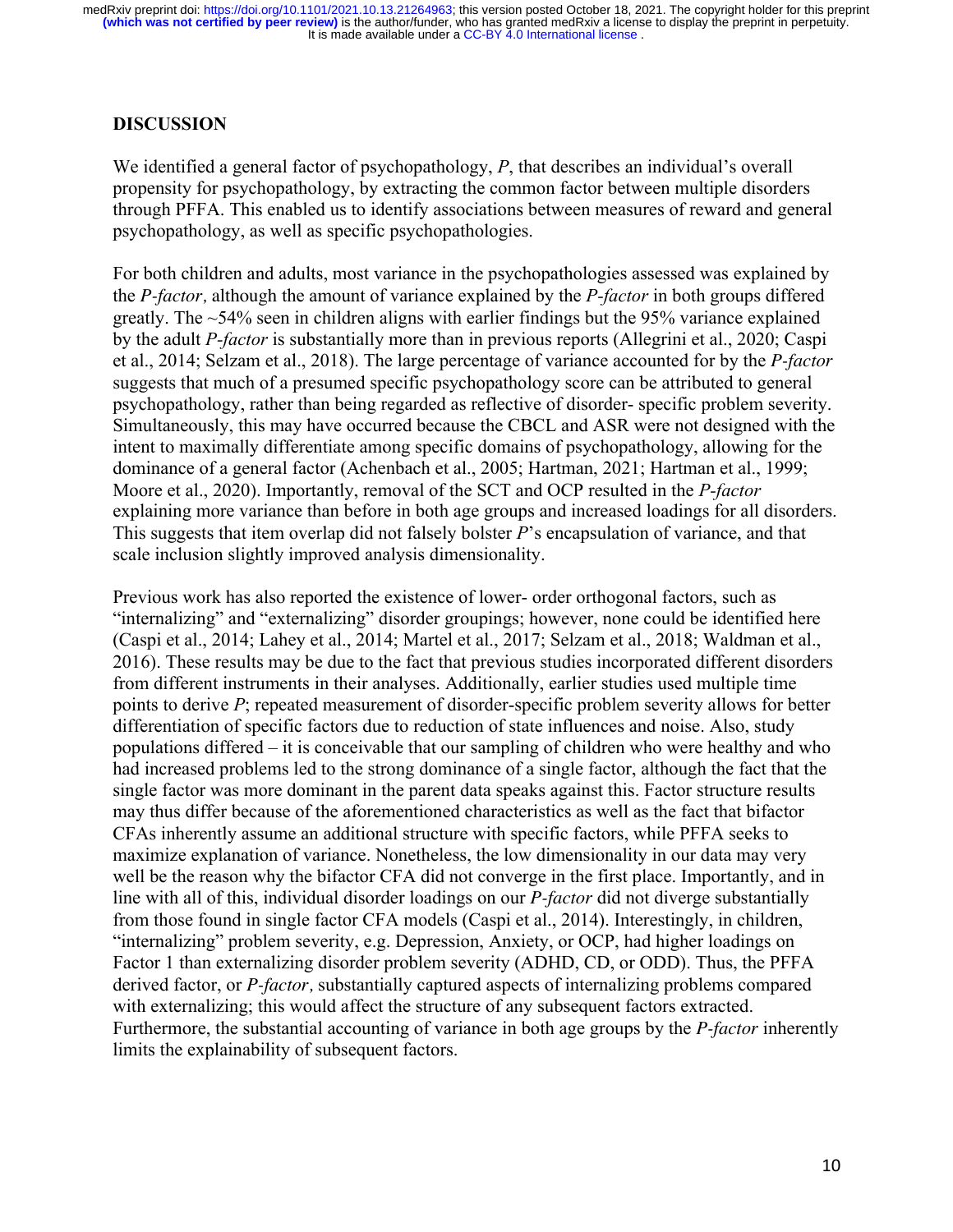The *P-factor* has been previously associated with various measures, including IQ, executive function, and memory (Caspi et al., 2014). In tandem, substantial work has been done on identifying linkages between different measures evaluating reward valuation (BAS, DDT, PDT), reward prediction error, responsiveness to reward attainment (TEPS, PSC, IGT), and reward motivation (EEfRT)) and various psychopathologies. This study extends existing literature in three ways: first, it identifies aberrant reward processing associated with general psychopathology in two age groups; second, it shows that some previously identified disorderreward dysfunction correlations can be explained by the *P-factor*; third, it identifies areas of reward processing that appear to be disorder- specific. In children*, P* was significantly associated with reduced reward valuation, and with low reward motivation in adults. Both aspects of reward have been previously associated with aberrant psychiatric functioning; steep delayed discounting, identified in children, has been associated with several disorders, including ADHD, while attenuated motivation has been linked to psychiatric symptoms such as lethargy and anergy (Amlung et al., 2019; de Castro Paiva et al., 2019; Rizvi et al., 2018). In turn, these symptoms have been observed in various psychopathologies such as depression or schizophrenia (Rizvi et al., 2018; Trøstheim et al., 2020).

We found that some prior reports of disorder-specific associations could not be replicated after removing their common variance with the *P-factor*. This suggests that aspects of dysfunctional reward functioning previously associated with disorders were likely not specific for the disorder, but rather a consequence of comorbidity. For example, previously, steep delayed discounting was found to be linked with ADHD in children but failed to correlate with ADHD problem severity following removal of the general factor (de Castro Paiva et al., 2019). Most reward measures that had previously been associated with individual disorders were neither linked to the *P-factor*, nor to specific psychopathology T-scores. However, certain psychopathologies maintained previous associations following removal of general psychopathology. For example, antisocial behavior has been strongly linked with increased BAS activity and the same finding was observed following *P* extraction (Hoppenbrouwers, Neumann, Lewis, & Johansson, 2015; Murray et al., 2018). Simultaneously, SUDs have been associated with delayed discounting in the literature, but after *P-factor* removal, only Tobacco UD remained associated (Amlung et al., 2017).

However, even following removal of general psychopathology, most specific psychopathologies in both children and adults were associated here with unique reward measures that were not shared with the *P-factor.* This indicates specific areas of reward dysfunction particularly relevant to individual diseases. For instance, while ODD and *P* are both linked with increased delayed discounting, a measure of altered reward valuation, ODD is also negatively correlated with IGT-NE, a measure reflective of reduced reward responsiveness. Apart from a few disorders that did not correlate with any measures, this allows us to differentiate between mechanisms pertinent to a certain psychopathology versus a broader propensity toward general disease development. Altogether, this finding is relevant because in further studies of reward functioning and disease, it may be of interest to prioritize specific aspects of reward function relevant to unique disorders. Furthermore, understanding the interplay between general psychopathology and these disorderspecific aspects in the context of reward dysfunction may provide mechanistic insight.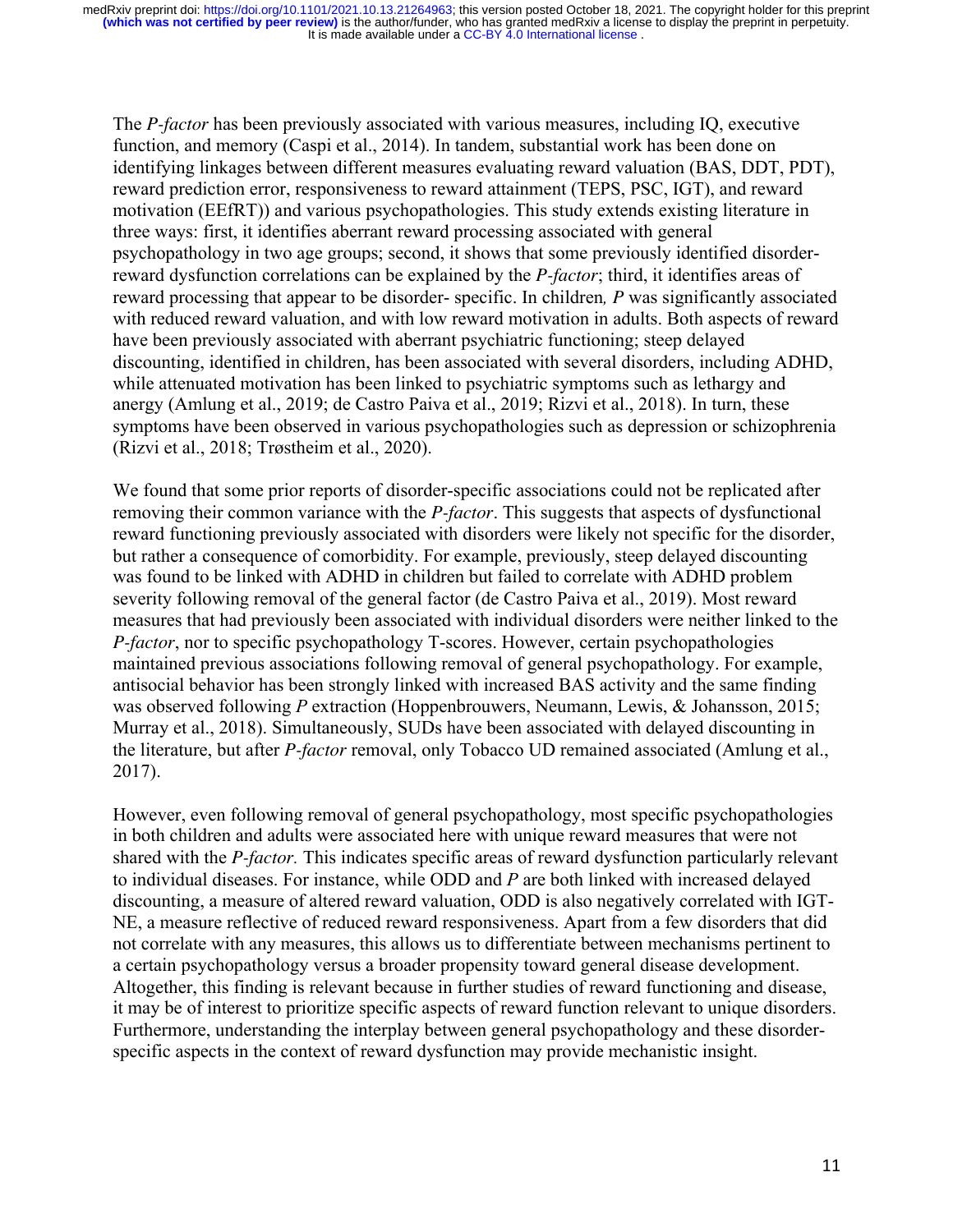Importantly, although many significant associations were found, univariate correlations between reward measures and psychopathologies (see Table 1, Table 2) were low. This suggests that while altered reward functioning is significantly linked with disorders, the magnitude of association is small. This finding is consistent with the understanding that most psychopathologies have multifactorial etiologies; other aspects such as social and cognitive functioning may account for the unobserved associations (Hess, Radonjić, Patak, Glatt, & Faraone, 2020; Radonjić et al., 2021; Zaso, Maisto, Glatt, Hess, & Park, 2020).

Our work must be interpreted in the context of several limitations. First, sampling for our study was enriched for psychopathology, as opposed to a population sample, and the measurement instruments used only evaluated a select group of disorders. Moreover, our population was not representative of severe psychopathology, as individuals were community-dwelling. Further study with inclusion of a greater variety of disorders and conditions that are not assessed via the ASR or CBCL, such as schizophrenia, gambling disorder, or autism spectrum disorder, as well as application of this analysis to different populations would enhance characterization of *P* and associated factors. Adding more disorders and more differentiated measures, possibly ones less explained by general psychopathology, would introduce greater population variance and affect computation of the *P-factor* and downstream calculations. Our failure to replicate previous work may also be due to our study using indirect, continuous measures of psychopathology *via* ASR and CBCL T-scores rather than direct clinical diagnoses. Also, parents were the sole raters for themselves and their children; this dependency in the data opens the possibility for informant biases. Finally, the population demographics of participants also limit the generalizability of this study. Women are over-represented in this sample, and non-Black/African-American minorities are under-represented – additional study with a more balanced population could lead to different findings.

In summary, our work shows relationships between constructs of reward and general psychopathology in both children and adults, implicating different constructs across the two age groups. It also shows that some reward constructs differ in the degree to which they are associated with the *P-factor* and with individual psychopathologies. By identifying general and disorder-specific associations with reward functions, we may be able to separate out reward functions that play a role in the overall predisposition to psychopathology and those that steer adults or children toward a specific trajectory. Altogether, this study advances knowledge about the nature of *P* and suggests that reward mechanisms may explain the emergence of some psychopathologies and their comorbidities.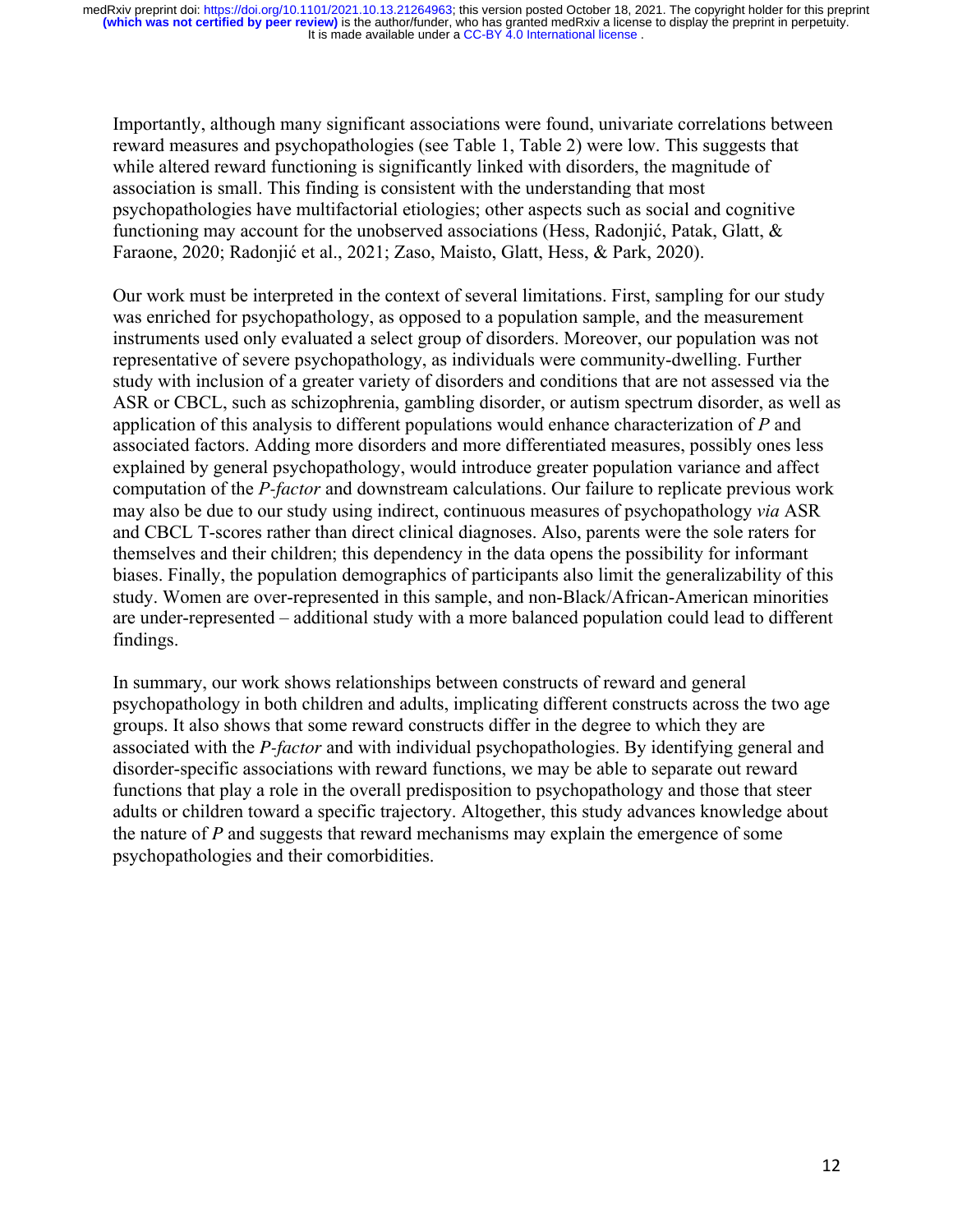**Acknowledgements:** This project has received funding from the European Union's Horizon 2020 research and innovation programme for the CoCa project under grant agreement No. 667302 and NIMH grants R01MH101519-01A1 and R01MH101519-01A1S1. This report reflects only the views of the authors and the commission bears no responsibility for any uses made of the information contained in the report.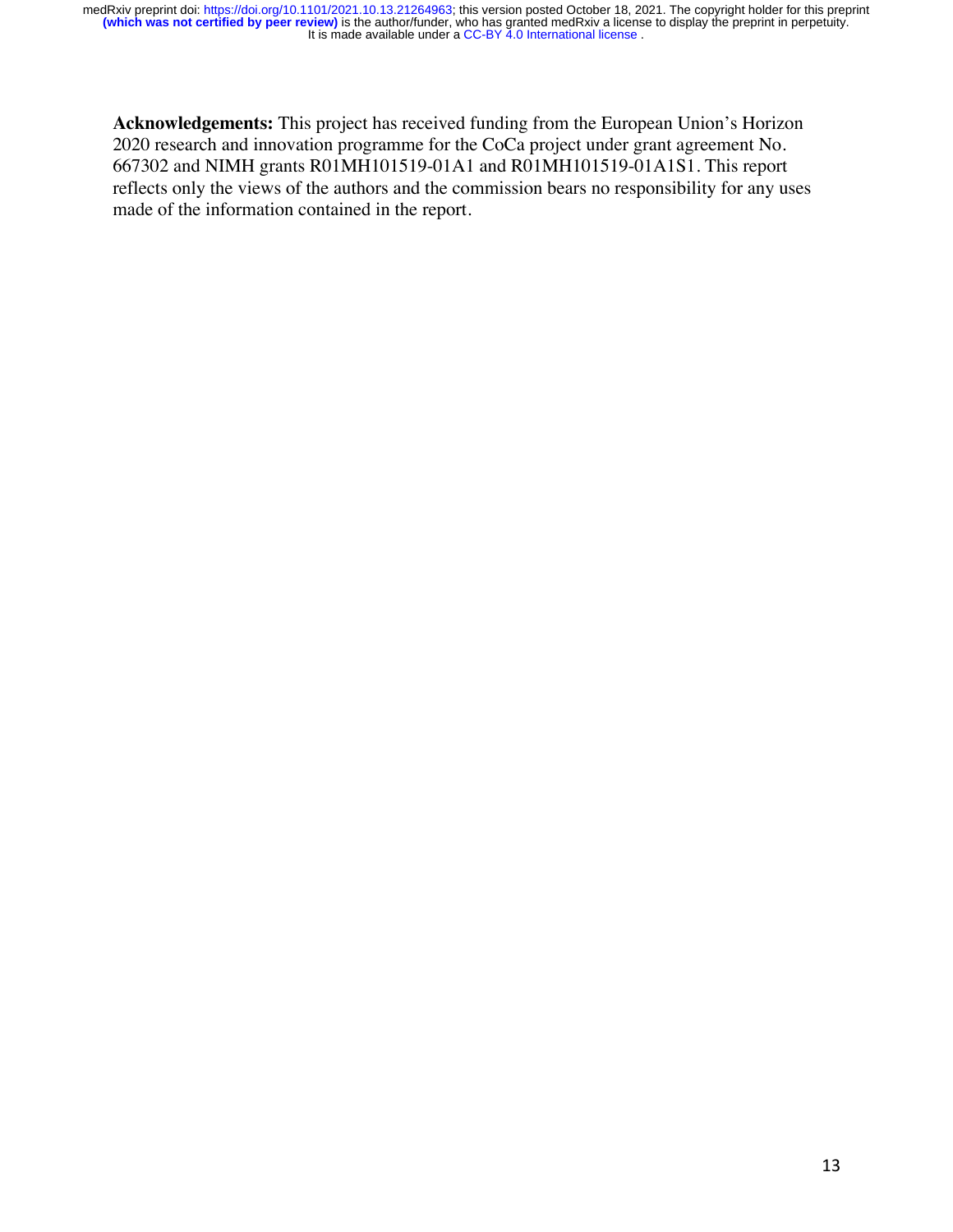References:

Achenbach, T.M., Bernstein, A., & Dumenci, L. (2005). DSM-oriented scales and statistically based syndromes for ages 18 to 59: linking taxonomic paradigms to facilitate multitaxonomic approaches. *J Pers Assess, 84*(1), 49-63. doi:10.1207/s15327752jpa8401\_10

Achenbach, T.M., & Edelbrock, C. (1991). Child behavior checklist. *Burlington (Vt), 7*, 371-392.

- Achenbach, T.M., & Rescorla, L. (2003). Manual for the ASEBA adult forms & profiles. In: Burlington, VT: University of Vermont, Research Center for Children, Youth ….
- Allegrini, A. G., Cheesman, R., Rimfeld, K., Selzam, S., Pingault, J. B., Eley, T. C., & Plomin, R. (2020). The p factor: genetic analyses support a general dimension of psychopathology in childhood and adolescence. *J Child Psychol Psychiatry, 61*(1), 30-39. doi:10.1111/jcpp.13113
- Amlung, M., Marsden, E., Holshausen, K., Morris, V., Patel, H., Vedelago, L., . . . McCabe, R. E. (2019). Delay Discounting as a Transdiagnostic Process in Psychiatric Disorders: A Metaanalysis. *JAMA Psychiatry, 76*(11), 1176-1186. doi:10.1001/jamapsychiatry.2019.2102
- Amlung, M., Vedelago, L., Acker, J., Balodis, I., & MacKillop, J. (2017). Steep delay discounting and addictive behavior: a meta-analysis of continuous associations. *Addiction, 112*(1), 51-62. doi:10.1111/add.13535
- Bull, P. N., Tippett, L. J., & Addis, D. R. (2015). Decision making in healthy participants on the Iowa Gambling Task: new insights from an operant approach. *Front Psychol, 6*, 391. doi:10.3389/fpsyg.2015.00391
- Caron, C., & Rutter, M. (1991). Comorbidity in child psychopathology: concepts, issues and research strategies. *J Child Psychol Psychiatry, 32*(7), 1063-1080. doi:10.1111/j.1469- 7610.1991.tb00350.x
- Carver, C. S., & White, T. L. (1994). Behavioral inhibition, behavioral activation, and affective responses to impending reward and punishment: The BIS/BAS Scales. *Journal of Personality and Social Psychology, 67*(2), 319-333. doi:10.1037/0022-3514.67.2.319
- Caspi, A., Houts, R. M., Belsky, D. W., Goldman-Mellor, S. J., Harrington, H., Israel, S., . . . Moffitt, T. E. (2014). The p Factor: One General Psychopathology Factor in the Structure of Psychiatric Disorders? *Clin Psychol Sci, 2*(2), 119-137. doi:10.1177/2167702613497473
- Cauffman, E., Shulman, E. P., Steinberg, L., Claus, E., Banich, M. T., Graham, S., & Woolard, J. (2010). Age differences in affective decision making as indexed by performance on the Iowa Gambling Task. *Dev Psychol, 46*(1), 193-207. doi:10.1037/a0016128
- Chen, S. Y., Feng, Z., & Yi, X. (2017). A general introduction to adjustment for multiple comparisons. *J Thorac Dis, 9*(6), 1725-1729. doi:10.21037/jtd.2017.05.34
- de Castro Paiva, G. C., de Souza Costa, D., Malloy-Diniz, L. F., Marques de Miranda, D., & Jardim de Paula, J. (2019). Temporal Reward Discounting in Children with Attention Deficit/Hyperactivity Disorder (ADHD), and Children with Autism Spectrum Disorder (ASD): A Systematic Review. *Dev Neuropsychol, 44*(6), 468-480. doi:10.1080/87565641.2019.1667996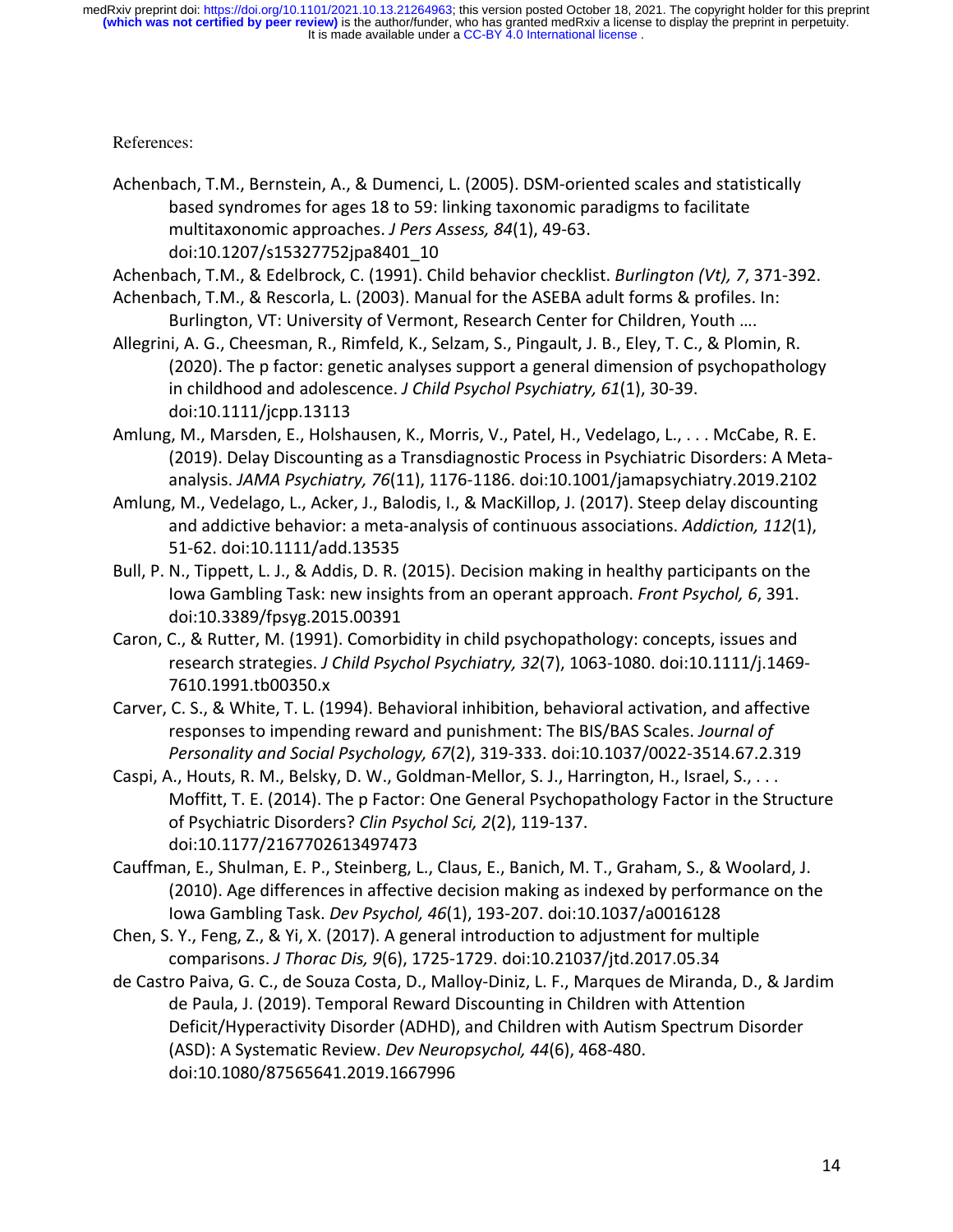- de Siqueira, A. S. S., Flaks, M. K., Biella, M. M., Mauer, S., Borges, M. K., & Aprahamian, I. (2018). Decision Making assessed by the Iowa Gambling Task and Major Depressive Disorder A systematic review. *Dement Neuropsychol, 12*(3), 250-255. doi:10.1590/1980- 57642018dn12-030005
- Gard, D. E., Gard, M. G., Kring, A. M., & John, O. P. (2006). Anticipatory and consummatory components of the experience of pleasure: a scale development study. *Journal of research in personality, 40*(6), 1086-1102.
- Garon, N., Moore, C., & Waschbusch, D. A. (2006). Decision making in children with ADHD only, ADHD-anxious/depressed, and control children using a child version of the Iowa Gambling Task. *J Atten Disord, 9*(4), 607-619. doi:10.1177/1087054705284501
- Groen, Y., Gaastra, G. F., Lewis-Evans, B., & Tucha, O. (2013). Risky Behavior in Gambling Tasks in Individuals with ADHD – A Systematic Literature Review. *PLOS ONE, 8*(9), e74909. doi:10.1371/journal.pone.0074909
- Hartman, C. A. (2021). The important gain is that we are lumpers and splitters now; it is the splitting that needs our hard work. *World Psychiatry, 20*(1), 72-73. doi:10.1002/wps.20816
- Hartman, C. A., Hox, J., Auerbach, J., Erol, N., Fonseca, A. C., Mellenbergh, G. J., . . . Sergeant, J. A. (1999). Syndrome dimensions of the child behavior checklist and the teacher report form: a critical empirical evaluation. *J Child Psychol Psychiatry, 40*(7), 1095-1116.
- Hess, J. L., Radonjić, N. V., Patak, J., Glatt, S. J., & Faraone, S. V. (2020). Autophagy, apoptosis, and neurodevelopmental genes might underlie selective brain region vulnerability in attention-deficit/hyperactivity disorder. *Mol Psychiatry*. doi:10.1038/s41380-020-00974- 2
- Hoppenbrouwers, S. S., Neumann, C. S., Lewis, J., & Johansson, P. (2015). A latent variable analysis of the Psychopathy Checklist–Revised and behavioral inhibition system/behavioral activation system factors in North American and Swedish offenders. *Personality Disorders: Theory, Research, and Treatment, 6*(3), 251-260. doi:10.1037/per0000115
- Ivanova, M. Y., Achenbach, T. M., Dumenci, L., Rescorla, L. A., Almqvist, F., Weintraub, S., . . . Dobrean, A. (2007). Testing the 8-syndrome structure of the child behavior checklist in 30 societies. *Journal of Clinical Child and Adolescent Psychology, 36*(3), 405-417.
- Jensen, A. R. (1993). Spearman's g: links between psychometrics and biology. *Ann N Y Acad Sci, 702*, 103-129. doi:10.1111/j.1749-6632.1993.tb17244.x
- Kazdin, A. E. (1989). Evaluation of the Pleasure Scale in the assessment of anhedonia in children. *J Am Acad Child Adolesc Psychiatry, 28*(3), 364-372. doi:10.1097/00004583- 198905000-00010
- Kovács, I., Richman, M. J., Janka, Z., Maraz, A., & Andó, B. (2017). Decision making measured by the Iowa Gambling Task in alcohol use disorder and gambling disorder: a systematic review and meta-analysis. *Drug Alcohol Depend, 181*, 152-161. doi:10.1016/j.drugalcdep.2017.09.023
- Lahey, B. B., Zald, D. H., Hakes, J. K., Krueger, R. F., & Rathouz, P. J. (2014). Patterns of Heterotypic Continuity Associated With the Cross-Sectional Correlational Structure of Prevalent Mental Disorders in Adults. *JAMA Psychiatry, 71*(9), 989-996. doi:10.1001/jamapsychiatry.2014.359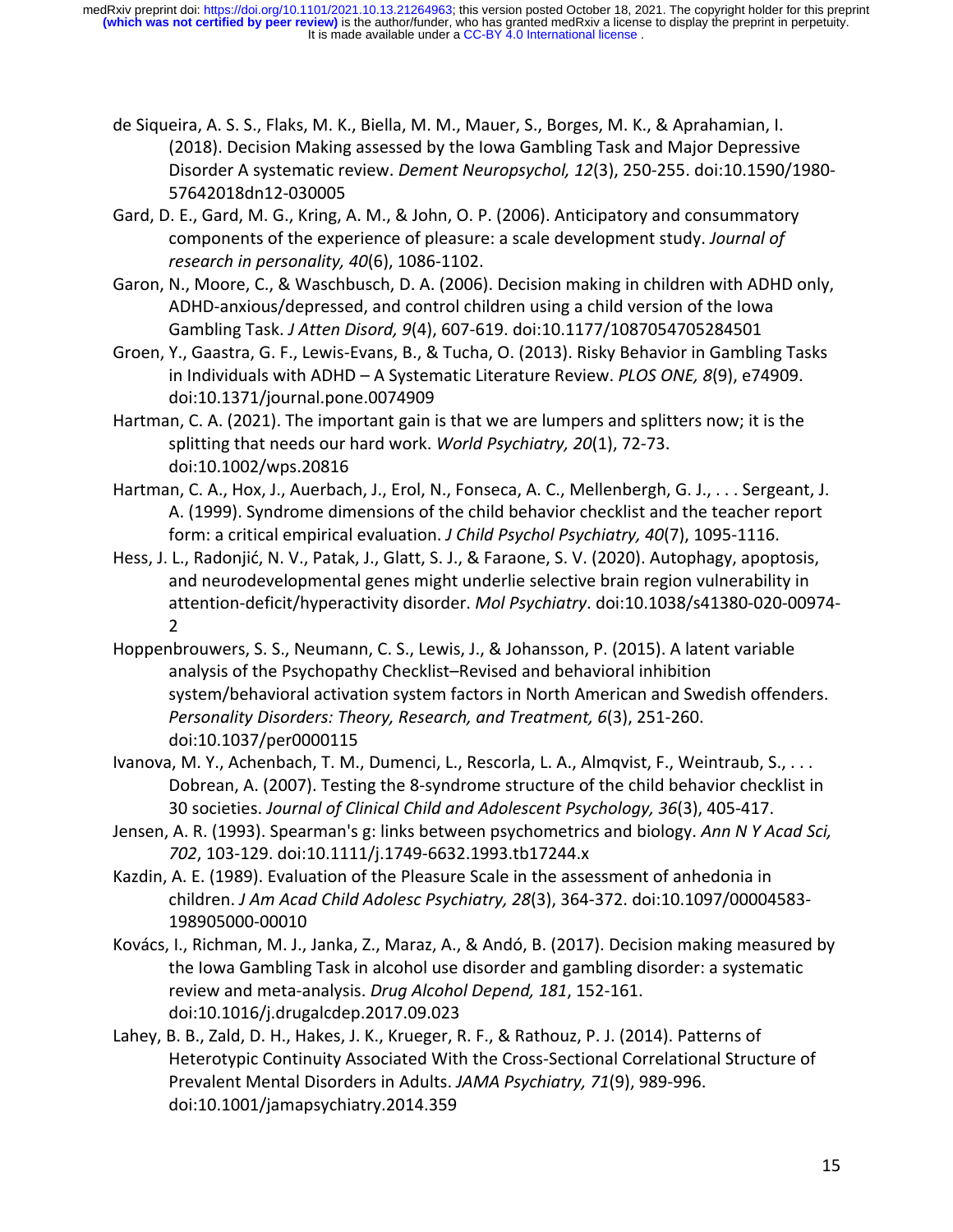- Martel, M. M., Pan, P. M., Hoffmann, M. S., Gadelha, A., do Rosário, M. C., Mari, J. J., . . . Salum, G. A. (2017). A general psychopathology factor (P factor) in children: Structural model analysis and external validation through familial risk and child global executive function. *J Abnorm Psychol, 126*(1), 137-148. doi:10.1037/abn0000205
- Moore, T. M., Kaczkurkin, A. N., Durham, E. L., Jeong, H. J., McDowell, M. G., Dupont, R. M., . . . Lahey, B. B. (2020). Criterion validity and relationships between alternative hierarchical dimensional models of general and specific psychopathology. *J Abnorm Psychol, 129*(7), 677-688. doi:10.1037/abn0000601
- Murray, L., Waller, R., & Hyde, L. W. (2018). A systematic review examining the link between psychopathic personality traits, antisocial behavior, and neural reactivity during reward and loss processing. *Personal Disord, 9*(6), 497-509. doi:10.1037/per0000308
- Nakamura, B. J., Ebesutani, C., Bernstein, A., & Chorpita, B. F. (2009). A psychometric analysis of the child behavior checklist DSM-oriented scales. *Journal of Psychopathology and Behavioral Assessment, 31*(3), 178-189.
- Nguyen, N. H., Albert, A. B., Van Orman, S., Forken, P., Blatt, S. D., Fremont, W. P., . . . Glatt, S. J. (2019). Effort valuation and psychopathology in children and adults. *Psychol Med, 49*(16), 2801-2807. doi:10.1017/s0033291718003884
- Plichta, M. M., & Scheres, A. (2014). Ventral-striatal responsiveness during reward anticipation in ADHD and its relation to trait impulsivity in the healthy population: a meta-analytic review of the fMRI literature. *Neurosci Biobehav Rev, 38*, 125-134. doi:10.1016/j.neubiorev.2013.07.012
- Radonjić, N. V., Hess, J. L., Rovira, P., Andreassen, O., Buitelaar, J. K., Ching, C. R. K., . . . Faraone, S. V. (2021). Structural brain imaging studies offer clues about the effects of the shared genetic etiology among neuropsychiatric disorders. *Mol Psychiatry*. doi:10.1038/s41380- 020-01002-z
- Richards, J. B., Zhang, L., Mitchell, S. H., & de Wit, H. (1999). Delay or probability discounting in a model of impulsive behavior: effect of alcohol. *J Exp Anal Behav, 71*(2), 121-143. doi:10.1901/jeab.1999.71-121
- Rizvi, S. J., Lambert, C., & Kennedy, S. (2018). Presentation and Neurobiology of Anhedonia in Mood Disorders: Commonalities and Distinctions. *Curr Psychiatry Rep, 20*(2), 13. doi:10.1007/s11920-018-0877-z
- Scheres, A., Tontsch, C., Thoeny, A. L., & Kaczkurkin, A. (2010). Temporal reward discounting in attention-deficit/hyperactivity disorder: the contribution of symptom domains, reward magnitude, and session length. *Biol Psychiatry, 67*(7), 641-648. doi:10.1016/j.biopsych.2009.10.033
- Selzam, S., Coleman, J. R. I., Caspi, A., Moffitt, T. E., & Plomin, R. (2018). A polygenic p factor for major psychiatric disorders. *Translational Psychiatry, 8*(1), 205. doi:10.1038/s41398- 018-0217-4
- Shipley, W. C. (1940). A self-administering scale for measuring intellectual impairment and deterioration. *The Journal of Psychology: Interdisciplinary and Applied, 9*, 371-377. doi:10.1080/00223980.1940.9917704
- Smoller, J. W., Andreassen, O. A., Edenberg, H. J., Faraone, S. V., Glatt, S. J., & Kendler, K. S. (2019). Psychiatric genetics and the structure of psychopathology. *Mol Psychiatry, 24*(3), 409-420. doi:10.1038/s41380-017-0010-4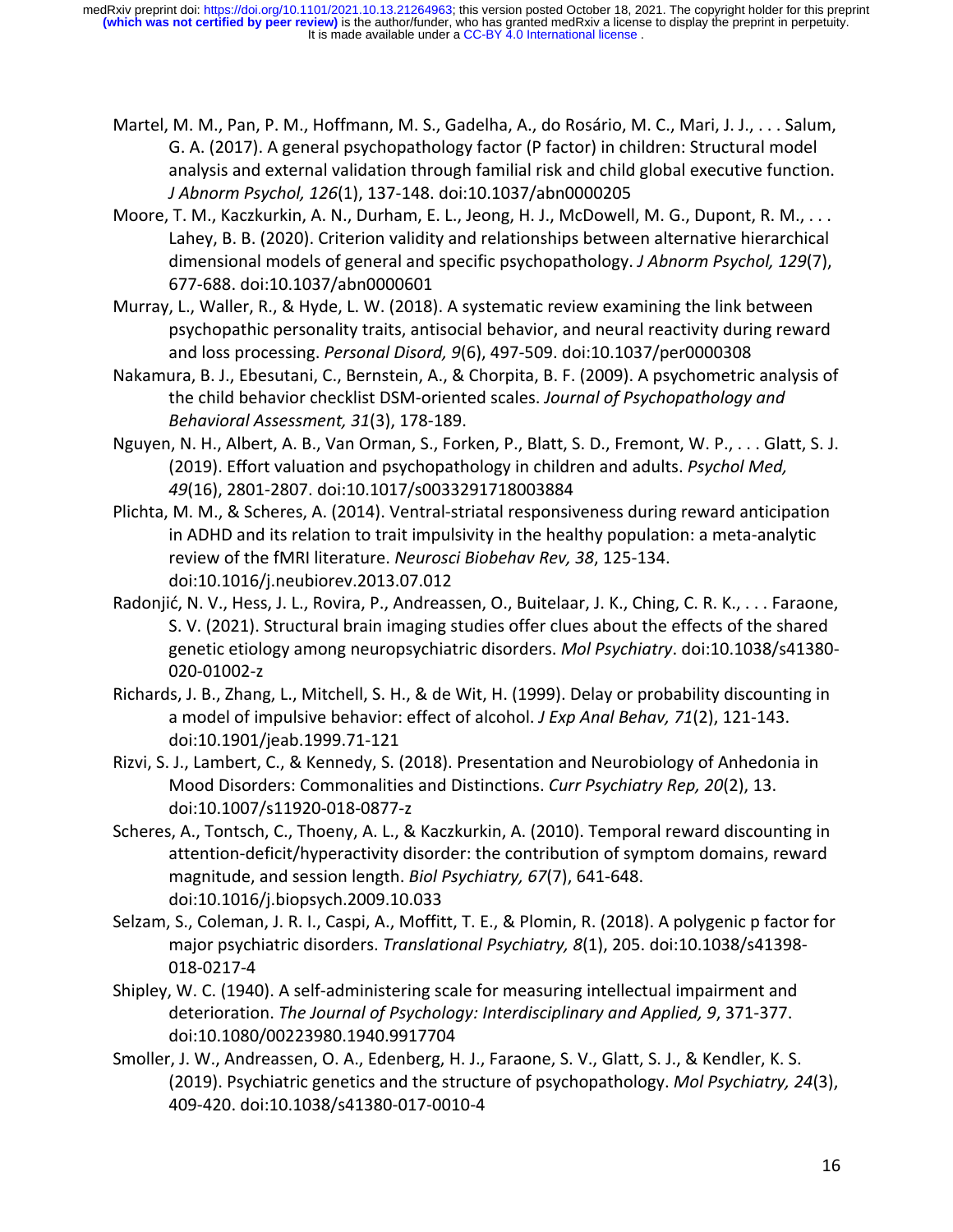- Spearman, C. (1904). "General Intelligence," Objectively Determined and Measured. *The American Journal of Psychology, 15*(2), 201-292. doi:10.2307/1412107
- Treadway, M. T., Buckholtz, J. W., Schwartzman, A. N., Lambert, W. E., & Zald, D. H. (2009). Worth the 'EEfRT'? The effort expenditure for rewards task as an objective measure of motivation and anhedonia. *PLOS ONE, 4*(8), e6598. doi:10.1371/journal.pone.0006598
- Trøstheim, M., Eikemo, M., Meir, R., Hansen, I., Paul, E., Kroll, S. L., . . . Leknes, S. (2020). Assessment of Anhedonia in Adults With and Without Mental Illness: A Systematic Review and Meta-analysis. *JAMA Network Open, 3*(8), e2013233-e2013233. doi:10.1001/jamanetworkopen.2020.13233
- Waldman, I. D., Poore, H. E., van Hulle, C., Rathouz, P. J., & Lahey, B. B. (2016). External validity of a hierarchical dimensional model of child and adolescent psychopathology: Tests using confirmatory factor analyses and multivariate behavior genetic analyses. *Journal of Abnormal Psychology, 125*(8), 1053-1066. doi:10.1037/abn0000183
- Zaso, M. J., Maisto, S. A., Glatt, S. J., Hess, J. L., & Park, A. (2020). Effects of Polygenic Risk and Perceived Friends' Drinking and Disruptive Behavior on Development of Alcohol Use Across Adolescence. *J Stud Alcohol Drugs, 81*(6), 808-815. doi:10.15288/jsad.2020.81.808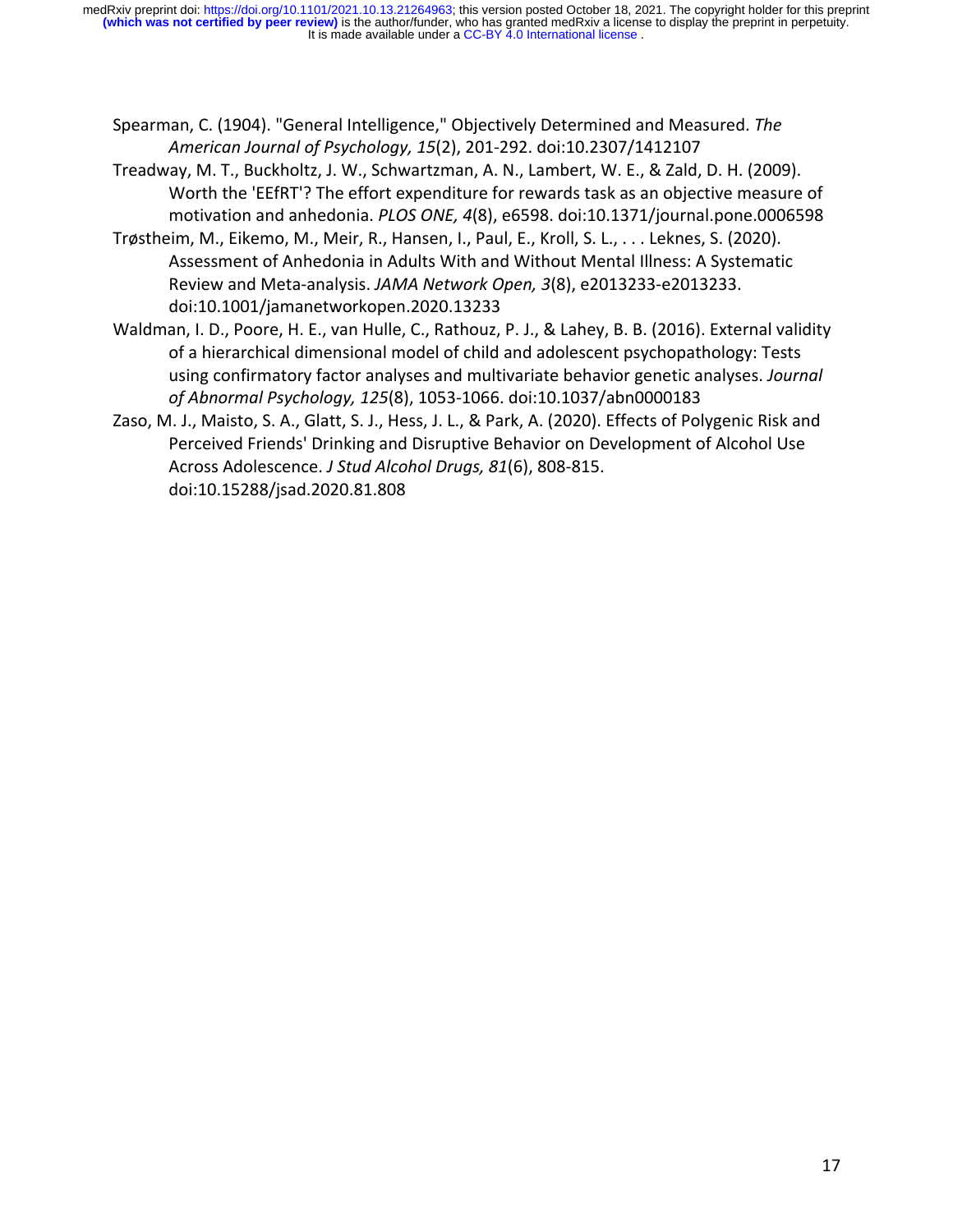| <b>Dependent</b><br><b>Variable</b> | <b>Independent Variables</b> |                                                            |                                               |                                           |                                |                                                                       |                                          |                       |               |
|-------------------------------------|------------------------------|------------------------------------------------------------|-----------------------------------------------|-------------------------------------------|--------------------------------|-----------------------------------------------------------------------|------------------------------------------|-----------------------|---------------|
|                                     | Pleasure<br>Scale            | Energy<br>Expenditure for<br><b>Reward Choice</b><br>total | Iowa Gambling<br><b>Total Net</b><br>Earnings | Probability<br>Discounting<br><b>Task</b> | Delayed<br>Discounting<br>Task | Energy<br>Expenditure for<br><b>Reward Choice</b><br>Beta coefficient | lowa<br>Gambling<br><b>Total latency</b> | Model F-<br>statistic | Model P-value |
| P-factor                            |                              |                                                            |                                               |                                           | 0.061<br>(0.028)               |                                                                       |                                          | 5.62                  | 0.023         |
| ADHD                                |                              | $-0.074$<br>(0.0097)                                       |                                               |                                           |                                |                                                                       |                                          | 8.33                  | 0.0060        |
| Depression                          |                              | $-0.068$<br>(0.015)                                        | $-0.057$<br>(0.034)                           | $-0.068$<br>(0.015)                       |                                |                                                                       |                                          | 6.28                  | 0.00090       |
| Anxiety                             |                              |                                                            |                                               |                                           | $-0.10$<br>(50.001)            | $-0.086$<br>(0.0031)                                                  |                                          | 13.2                  | < 0.0001      |
| ODD                                 |                              |                                                            | $-0.052$<br>(0.050)                           |                                           | $-0.074$<br>(0.0097)           |                                                                       |                                          | 6.39                  | 0.0031        |
| <b>OCS</b>                          |                              |                                                            |                                               | $-0.047$<br>(0.073)                       |                                |                                                                       |                                          | 3.30                  | 0.078         |
| Somatic<br>Problems                 |                              | $-0.031$<br>(0.23)                                         |                                               |                                           |                                |                                                                       |                                          | 1.45                  | 0.23          |
| CD                                  |                              | $-0.065$<br>(0.020)                                        | $-0.052$<br>(0.050)                           | $-0.13$<br>$($ <0.001)                    | $-0.097$<br>(0.0011)           |                                                                       |                                          | 10.2                  | < 0.0001      |
| Sluggish<br>Cog.<br>Tempo           |                              | $-0.086$<br>(0.0031)                                       |                                               | $-0.057$<br>(0.034)                       |                                |                                                                       |                                          | 7.80                  | 0.00090       |

Table 1: Correlation of Reward Functioning with General and Specific Psychopathologies in Children

Note: ODD = Oppositional Defiant Disorder, OCP = Obsessive Compulsive Symptoms, CD = Conduct Disorder, SCT = Sluggish Cognitive Tempo. In all columns absent the last two, the first number listed is the Pearson's correlation coefficient, while the value in the parentheses is the coefficient P-value. FDR correction was applied to values in the Model P-value column, and to coefficients.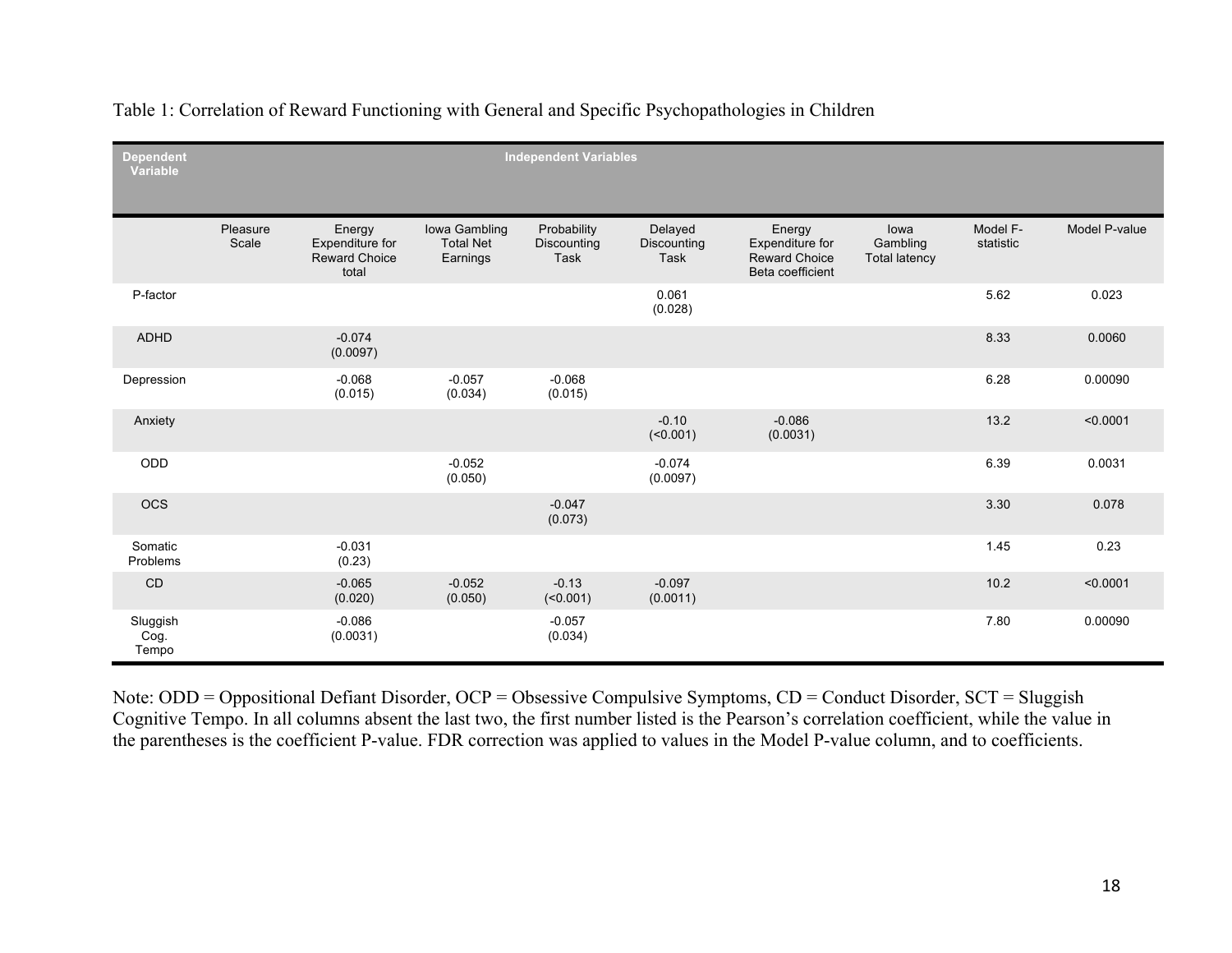| <b>Dependent</b><br><b>Variable</b> | <b>Independent Variables</b>    |                                                         |                                                      |                                                            |                                           |                                    |                                                                       |                                |                                      |                       |                   |
|-------------------------------------|---------------------------------|---------------------------------------------------------|------------------------------------------------------|------------------------------------------------------------|-------------------------------------------|------------------------------------|-----------------------------------------------------------------------|--------------------------------|--------------------------------------|-----------------------|-------------------|
|                                     | Temporal<br>Exp. Of<br>Pleasure | Behavioral<br>Activation<br>System -<br>Reward<br>Resp. | Behavioral<br>Activation<br>System -<br><b>Drive</b> | Energy<br>Expenditure for<br><b>Reward Choice</b><br>total | lowa<br>Gambling<br>total Net<br>Earnings | Probability<br>Discounting<br>Task | Energy<br>Expenditure for<br><b>Reward Choice</b><br>beta coefficient | Delayed<br>Discounting<br>Task | lowa<br>Gambling<br>total<br>latency | Model F-<br>statistic | Model P-<br>value |
| P-factor                            |                                 |                                                         |                                                      | $-0.065$<br>(0.031)                                        |                                           |                                    |                                                                       |                                |                                      | 5.18                  | 0.028             |
| Depression                          |                                 | $-0.14$<br>$($ <0.001)                                  | $-0.14$<br>$($ <0.001)                               |                                                            |                                           |                                    |                                                                       |                                |                                      | 17.51                 | < 0.0001          |
| Anxiety                             |                                 | 0.10<br>(0.0096)                                        | $-0.0067$<br>(0.814)                                 | 0.083<br>(0.0084)                                          | $-0.056$<br>(0.055)                       |                                    |                                                                       |                                | $-0.070$<br>(0.026)                  | 6.73                  | < 0.0001          |
| Avoidance Per.                      |                                 |                                                         | $-0.066$<br>(0.030)                                  | $-0.070$<br>(0.026)                                        |                                           |                                    |                                                                       | 0.065<br>(0.031)               |                                      | 5.46                  | 0.0020            |
| <b>ADHD</b>                         |                                 |                                                         | 0.047<br>(0.11)                                      |                                                            |                                           |                                    |                                                                       |                                |                                      | 2.69                  | 0.10              |
| Antisocial Per.                     | $-0.073$<br>(0.023)             |                                                         | 0.17<br>(0.001)                                      |                                                            |                                           |                                    |                                                                       |                                |                                      | 21.31                 | < 0.0001          |
| <b>SCT</b>                          |                                 |                                                         |                                                      | $-0.069$<br>(0.028)                                        | 0.061<br>(0.041)                          |                                    |                                                                       |                                | 0.067<br>(0.030)                     | 5.08                  | 0.0026            |
| OCP                                 |                                 |                                                         | 0.085<br>(0.0072)                                    |                                                            |                                           |                                    |                                                                       | 0.051<br>(0.080)               |                                      | 6.60                  | 0.0024            |
| Somatic                             |                                 |                                                         |                                                      |                                                            |                                           |                                    | $-0.13$<br>$($ <0.001)                                                |                                |                                      | 21.48                 | < 0.0001          |
| Tobacco                             |                                 |                                                         |                                                      |                                                            |                                           |                                    | $-0.077$<br>(0.0072)                                                  | $-0.077$<br>(0.0072)           |                                      | 8.38                  | 0.0048            |
| Alcohol                             |                                 |                                                         | 0.064<br>(0.032)                                     |                                                            |                                           |                                    |                                                                       |                                |                                      | 5.00                  | 0.028             |
| <b>Drugs</b>                        |                                 |                                                         |                                                      | 0.086<br>(0.0072)                                          |                                           |                                    |                                                                       |                                |                                      | 9.16                  | 0.0033            |

Table 2: Correlation of Reward Functioning with General and Specific Psychopathologies in Adults:

*Note:* Antisocial Per. = Antisocial Personality Disorder, OCP = Obsessive Compulsive Problems, Somatic = Somatic Problems, SCT = Sluggish Cognitive Tempo. In all columns absent the last two, the first number listed is the Pearson's correlation coefficient, while the value in the parentheses is the coefficient P-value. FDR correction was applied to values in the Model P-value column, and to coefficients.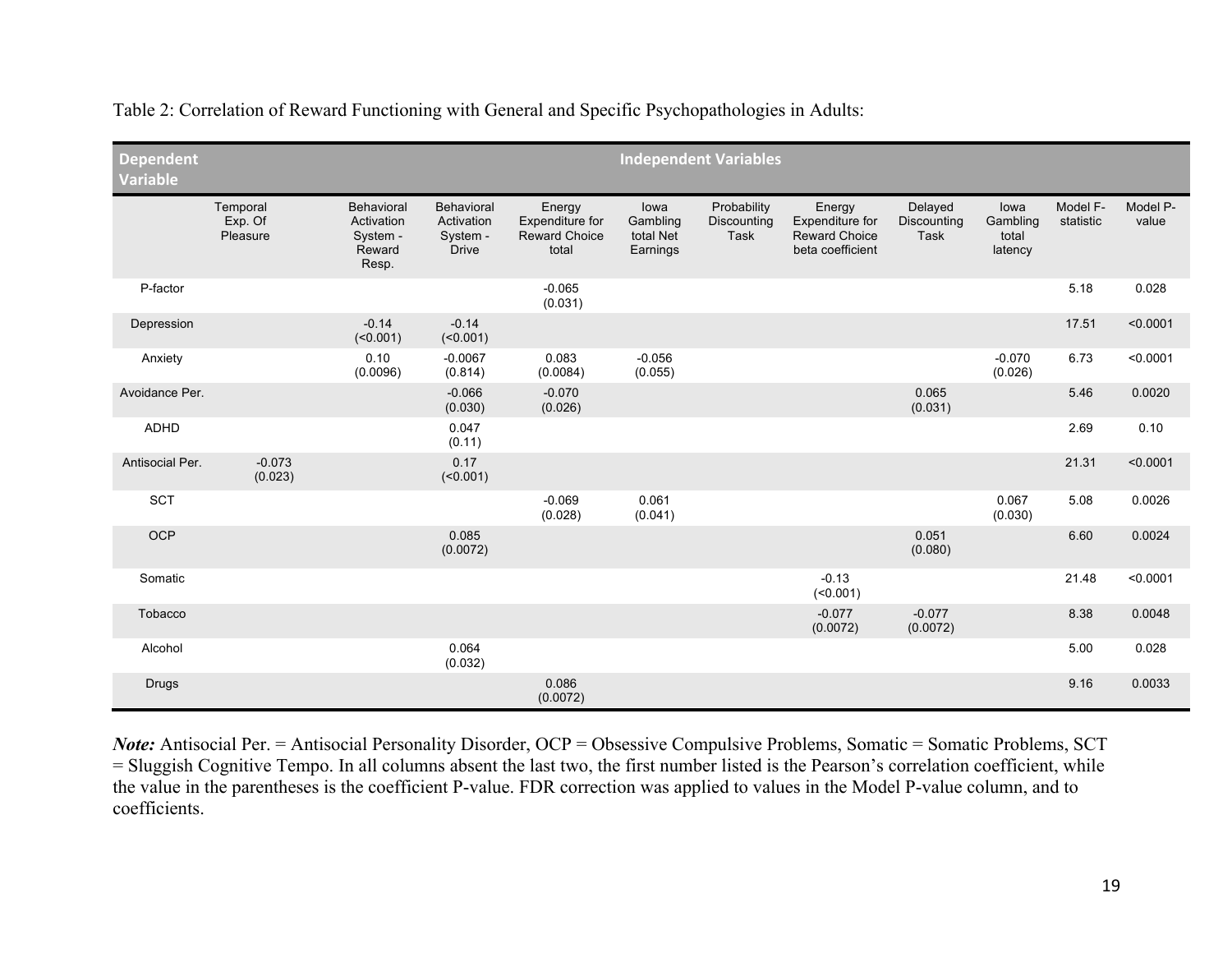Figure 1: Loadings for specific disorders on the common factor, 'P', in children.